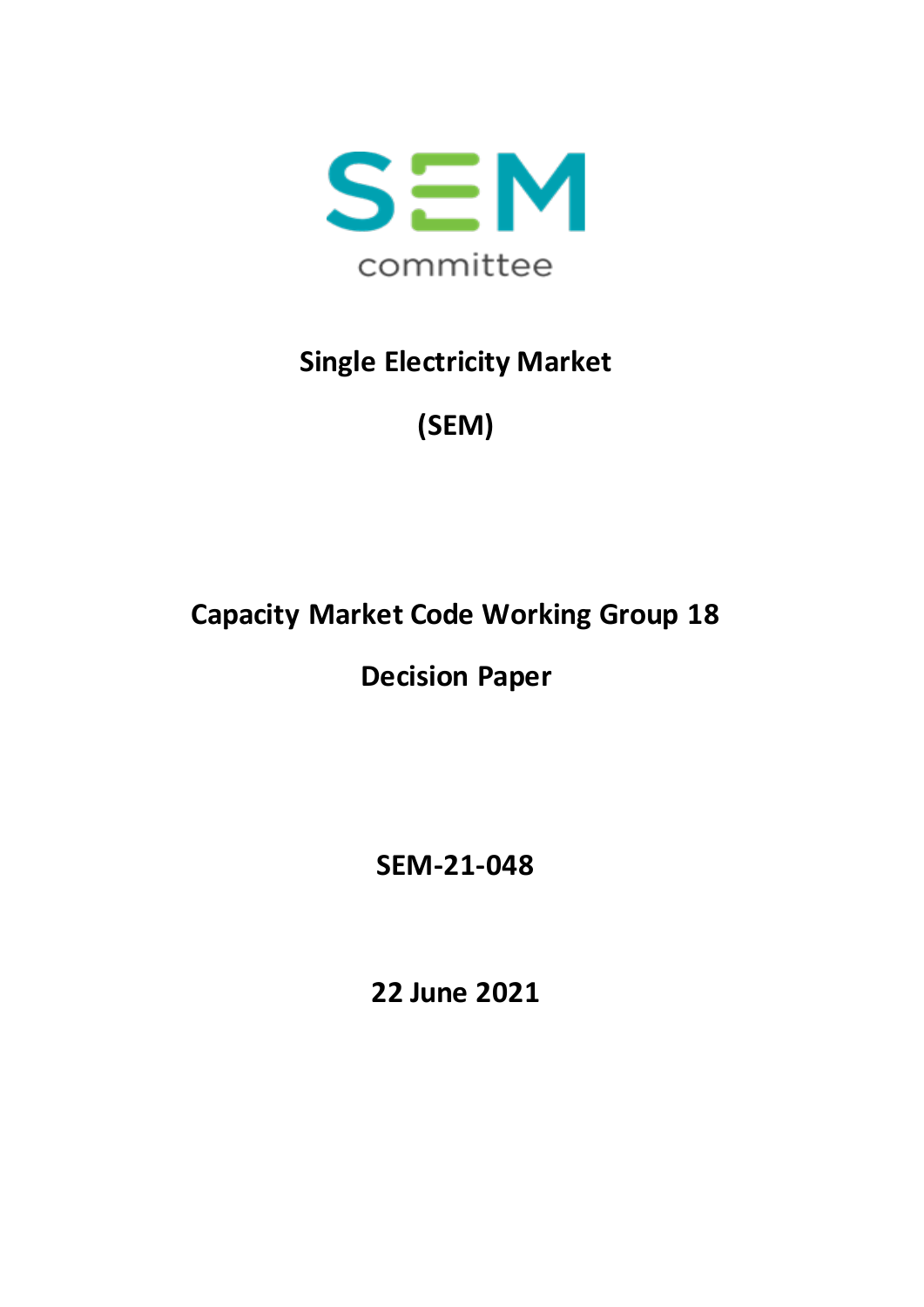# <span id="page-1-0"></span>**EXECUTIVE SUMMARY**

The purpose of this decision paper is to set out the decisions relating to the Proposed Modifications to the Capacity Market Code (CMC) discussed at Working Group 18 held on 11 March 2021.

The decision within this paper follows on from the associated consultation (SEM-21-023<sup>1</sup> ) which closed on 4 May2021.

This paper considers the proposed modifications presented at WG18. The proposed modifications relate to:

### **CMC\_01\_21: Amendment relating to the provision of the CAM Report following a Capacity Auction**

This modification proposes to amend B.10.4.1 of the CMC to require that the Capacity Auction Monitor provides their report on the Capacity Auction two Working Days after the provisional Capacity Auction Results have been released to Participants.

### **CMC\_02\_21: Amendment to Capacity Market Code Modifications Workshop Agenda Timeline**

This modification proposes to change the timeframes by which the System Operator must issue their agenda to participants in advance of a Modifications Working Group.

### **CMC\_03\_21: Modification to the provisions for Substantial Financial Completion**

This modification proposes to modify the process for meeting Substantial Financial Completion, with regard to DSUs and AGUs so as to provide greater flexibility in the delivery of Awarded New Capacity.

### **CMC\_04\_21: Verification Requirements for Implementation Plan Milestones**

This modification proposes to remove the obligations that require DSUs and AGUs to provide verification in respect of paragraphs that do not apply to DSUs and AGUs and replace this obligation with one that relates to the applicable paragraph J.2.1.3 (a).

Four responses were received to the Capacity Market Code Working Group 18 Modification Consultation Paper, none of which weremarked as confidential.

1

<sup>1</sup> Capacity Market Code Working Group 18 Consultation Paper:

https://www.semcommittee.com/sites/semc/files/media-files/SEM-21- 023%20WG18%20Consultation%20Paper.pdf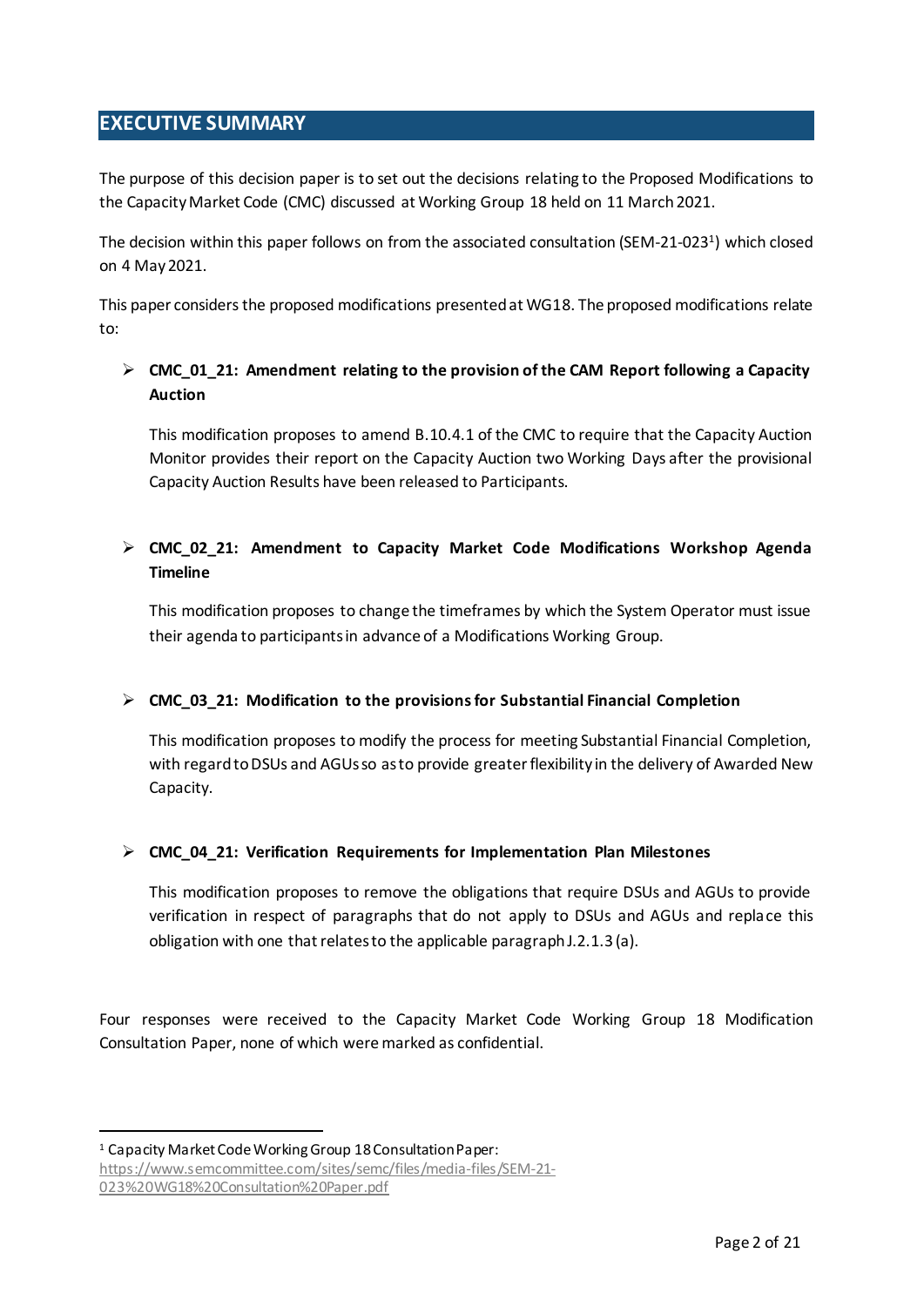The purpose of the proposed modifications was to further the Code Objectives within the CMC, specifically:

*A.1.2.1 This Code is designed to facilitate achievement of the following objectives (the "Capacity Market Code Objectives"):*

### **CMC\_01\_21 –**

- *(a) to facilitate the efficient discharge by EirGrid and SONI of the obligations imposed by their respective Transmission System Operator Licences in relation to the Capacity Market;*
- *(e) to provide transparency in the operation of the SEM;*

### **CMC\_02\_21 –**

*(b) to facilitate the efficient, economic and coordinated operation, administration and development of the Capacity Market and the provision of adequate future capacity in a financially secure manner;*

### **CMC\_03\_21 –**

- *(b) to facilitate the efficient, economic and coordinated operation, administration and development of the Capacity Market and the provision of adequate future capacity in a financially secure manner;*
- *(d) to promote competition in the provision of electricity capacity to the SEM;*
- *(f) to ensure no undue discrimination between persons who are or may seek to become parties to the Capacity Market Code*

#### **CMC\_04\_21 –**

- *(a) to facilitate the efficient discharge by EirGrid and SONI of the obligations imposed by their respective Transmission System Operator Licences in relation to the Capacity Market;*
- *(b) to facilitate the participation of undertakings including electricity undertakings engaged or seeking to be engaged in the provision of electricity capacity in the Capacity Market;*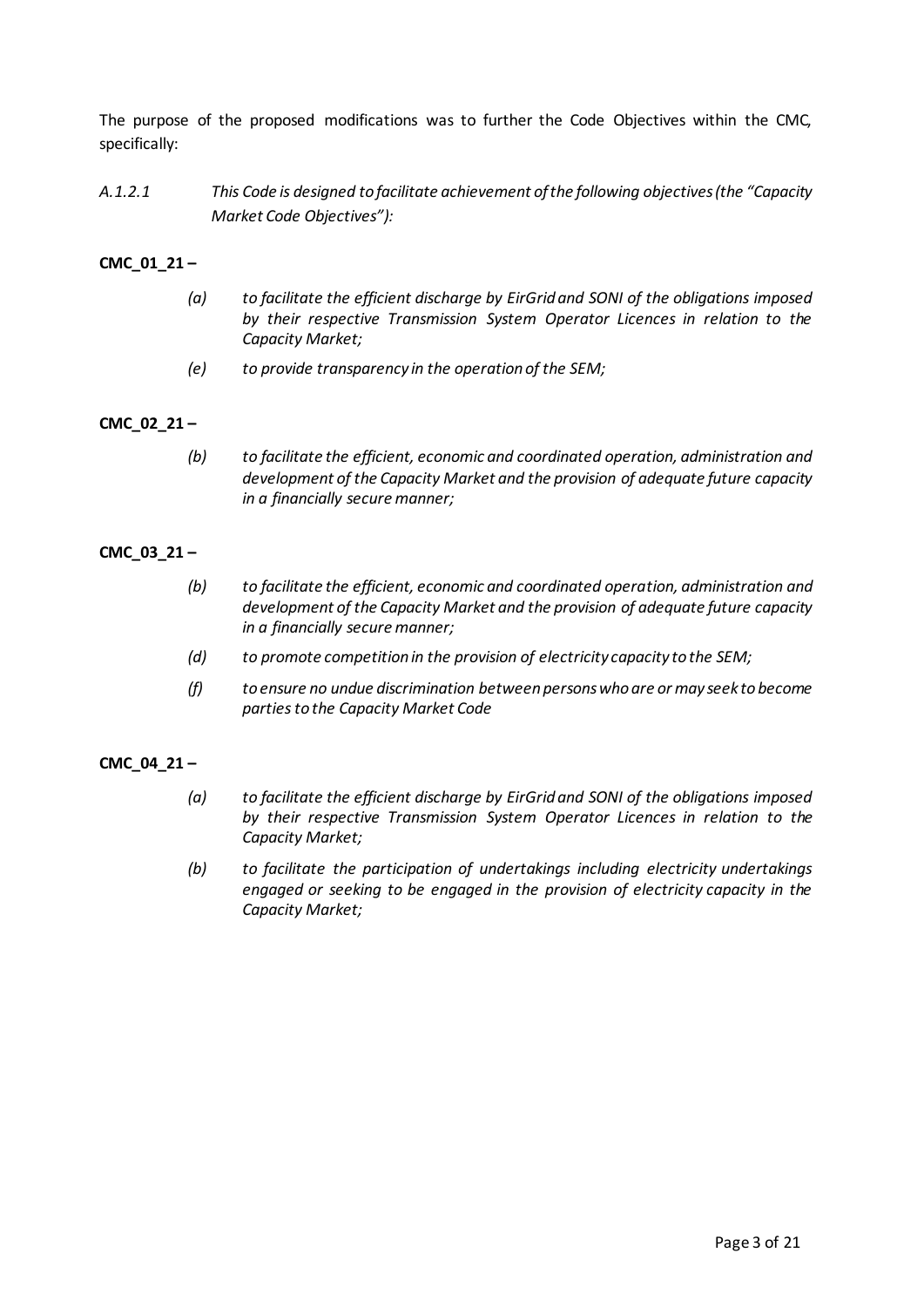## **Summary of Key Decisions**

Following consideration of the proposals and the responses received to the consultation the SEM Committee have decided:

| <b>Modification</b>                                                                                      | <b>Decision</b>                    |
|----------------------------------------------------------------------------------------------------------|------------------------------------|
| <b>CMC</b> 01 21 – Amendment relating to the provision of the CAM<br>Report following a Capacity Auction | Approve                            |
| <b>CMC_02_21</b> - Amendment to Capacity Market Code<br>Modifications Workshop Agenda Timeline           | Approve                            |
| <b>CMC_03_21</b> – Modification to the provisions for Substantial<br><b>Financial Completion</b>         | Undertake further<br>consideration |
| <b>CMC 04 21</b> - Verification Requirements for Implementation<br>Plan Milestones                       | Approve                            |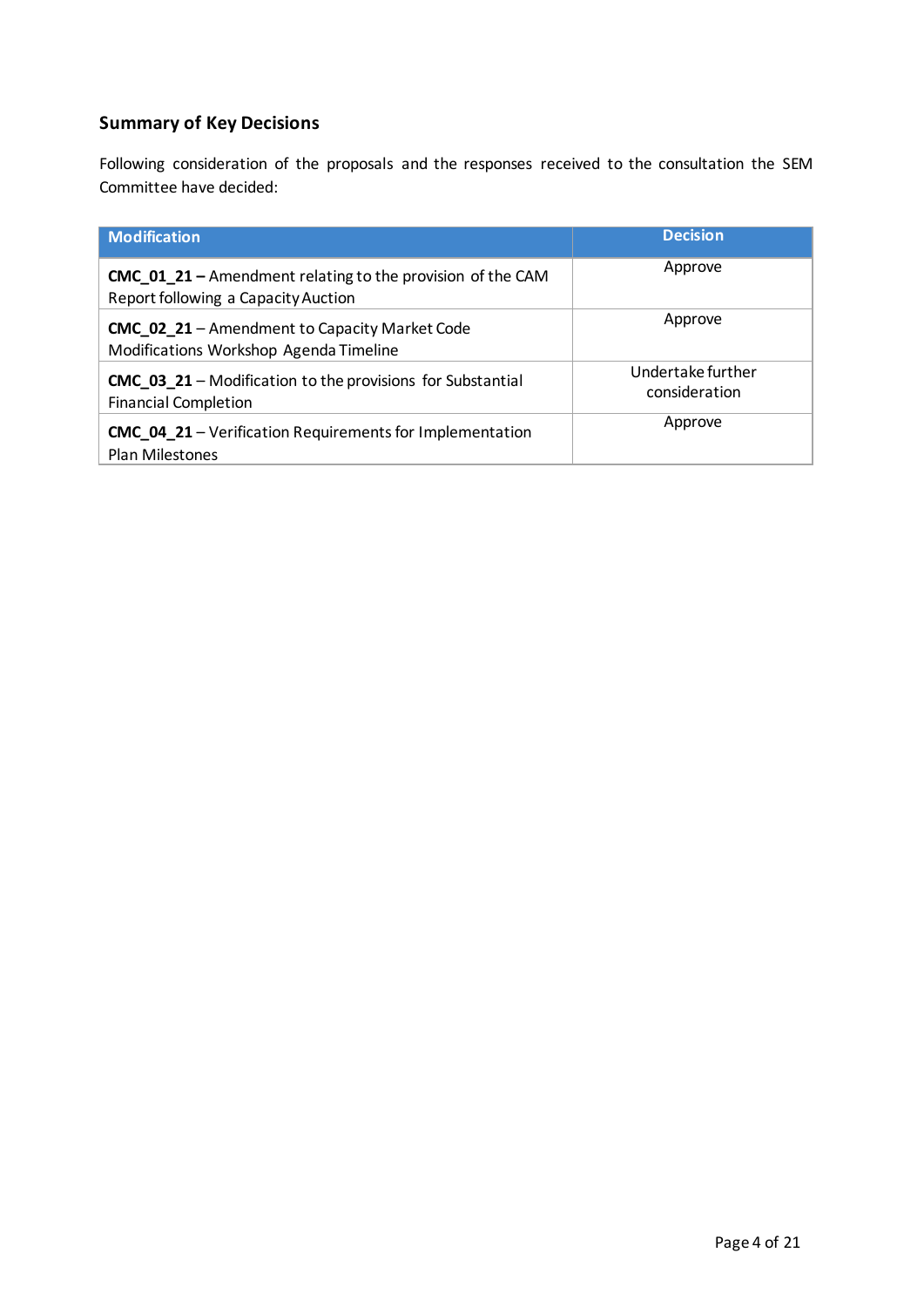#### **Contents**

| 1.                |                                                                                        |
|-------------------|----------------------------------------------------------------------------------------|
| 1.1.              |                                                                                        |
| 1.2.              |                                                                                        |
| 2.                | CMC_01_21 - Amendment Relating to the Provision of the CAM Report Following a Capacity |
| Auction 9         |                                                                                        |
| 2.1.              |                                                                                        |
| 2.2.              |                                                                                        |
| 2.3.              |                                                                                        |
| 3.<br>Timeline 10 | CMC_02_21 - Amendment to Capacity Market Code Modifications Workshop Agenda            |
| 3.1.              |                                                                                        |
| 3.2.              |                                                                                        |
| 3.3.              |                                                                                        |
| 4.                | CMC_03_21 - Modification to the Provisions for Substantial Financial Completion 13     |
| 4.1.              |                                                                                        |
| 4.2.              |                                                                                        |
| 4.3.              |                                                                                        |
| 5.                | CMC_04_21 - VERIFICATION Requirements for Implementation Plan Milestones 19            |
| 5.1.              |                                                                                        |
| 5.2.              |                                                                                        |
| 5.3.              |                                                                                        |
| 6.                |                                                                                        |

- **Appendix A (i)** CMC\_01\_21 (as consulted upon)
- **Appendix A (ii)** CMC\_02\_21 (as consulted upon)
- **Appendix A (iii)**  CMC\_03\_21 (as consulted upon)
- **Appendix A (iv)**  CMC\_04\_21 (as consulted upon)
- **Appendix B** Responses to *SEM-21-023*
- **Appendix C** Approved Modification Text Drafting CMC\_01\_21
- **Appendix D** Approved Modification Text Drafting CMC\_02\_21
- **Appendix E** Approved Modification Text Drafting CMC\_04\_21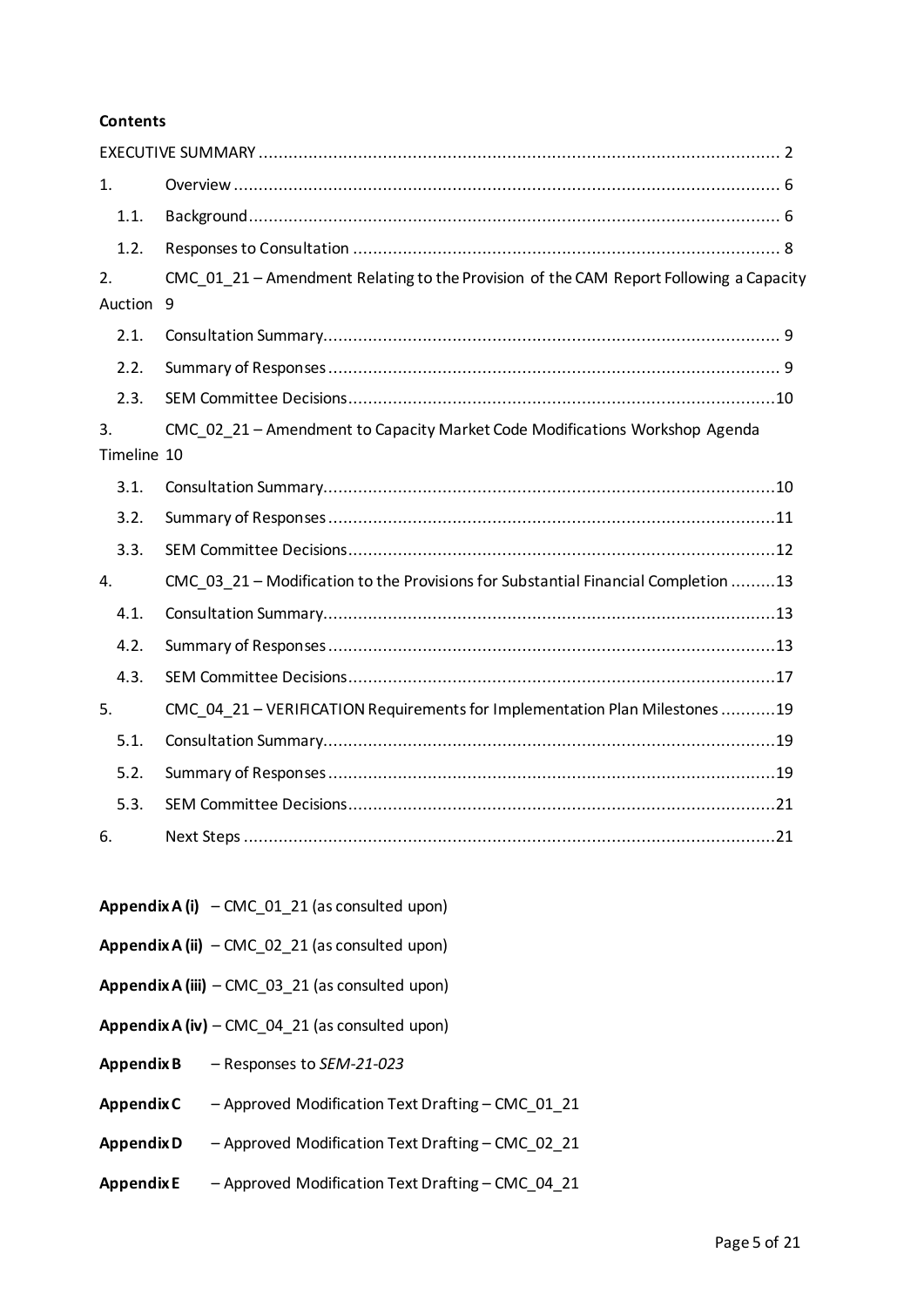# <span id="page-5-0"></span>**1. OVERVIEW**

1

### <span id="page-5-1"></span>1.1. BACKGROUND

1.1.1. The SEM CRM detailed design and auction process has been developed through a series of consultation and decision papers, these are all available on the SEM Committee's (SEMC) website. These decisions were translated into legal drafting of the market rules via an extensive consultative process leading to the publication of the Trading and Settlement Code (TSC) and the Capacity Market Code (CMC). An updated version of the CMC  $(5.0)^2$  was published on 24 May 2021 and the most recent version of the TSC<sup>3</sup> was published on 3 November 2020.

### **Process for modification of the CMC**

- 1.1.2. Section B.12 of the CMC outlines the process used to modify the code. In particular, it sets out the processes for proposing, consideration, consultation and implementation or rejection of Modifications to the CMC.
- 1.1.3. The purpose of the Modifications process is to allow for modifications to the CMC to be proposed, considered and, if appropriate, implemented with a view to better facilitating code objectives as set out in Section A.1.2 of the CMC. (B.12.1.2).
- 1.1.4. Modifications to the CMC can be proposed and submitted by any person, (B.12.4.1), at any time. Unless the modification is urgent modifications are subsequently discussed at a Working Group held on a bi-monthly basis. Each Working Group represents an opportunity for a modification proposer to present their proposal(s) and for this to be discussed by the workshop attendees.
- 1.1.5. For discussion at a Working Group, Modification proposals must be submitted to the System Operators at least 10 working days before a Working Group meeting is due to take place. If a proposal is received less than 10 working days before a Working Group and is not marked as urgent it is deferred for discussion to the next Working Group.
- 1.1.6. Following each Working Group, and as per section B.12.5.6 of the CMC, the RAs are required to publish a timetable for the consideration, consultation and decision relating to the Modification(s) proposed during a Working Group.
- 1.1.7. If a proposal is received and deemed to be contrary to the Capacity Market Code Objectives or does not further any of those objectives, the Regulatory Authorities (RAs) will reject the proposal on the grounds of being spurious, as set out in section B.12.6 of the CMC.
- 1.1.8. If a proposed modification is deemed urgent by the RAs, CMC Section B.12.9.5 will become active and the RAs will determine the procedure and timetable to be followed in the assessment of the Modification Proposal. The CMC states that the procedure and timetable may vary from the normal processes set out in the code, allowing for the modification to be fast-tracked.

<sup>2</sup> Capacity Market Code: [https://www.sem-o.com/rules-and-modifications/capacity-market](https://www.sem-o.com/rules-and-modifications/capacity-market-modifications/market-rules/Capacity-Market-Code.docx)[modifications/market-rules/Capacity-Market-Code.docx](https://www.sem-o.com/rules-and-modifications/capacity-market-modifications/market-rules/Capacity-Market-Code.docx)

<sup>3</sup> Trading and Settlement Code[: https://www.sem-o.com/rules-and-modifications/balancing-market](https://www.sem-o.com/rules-and-modifications/balancing-market-modifications/market-rules/)[modifications/market-rules/](https://www.sem-o.com/rules-and-modifications/balancing-market-modifications/market-rules/)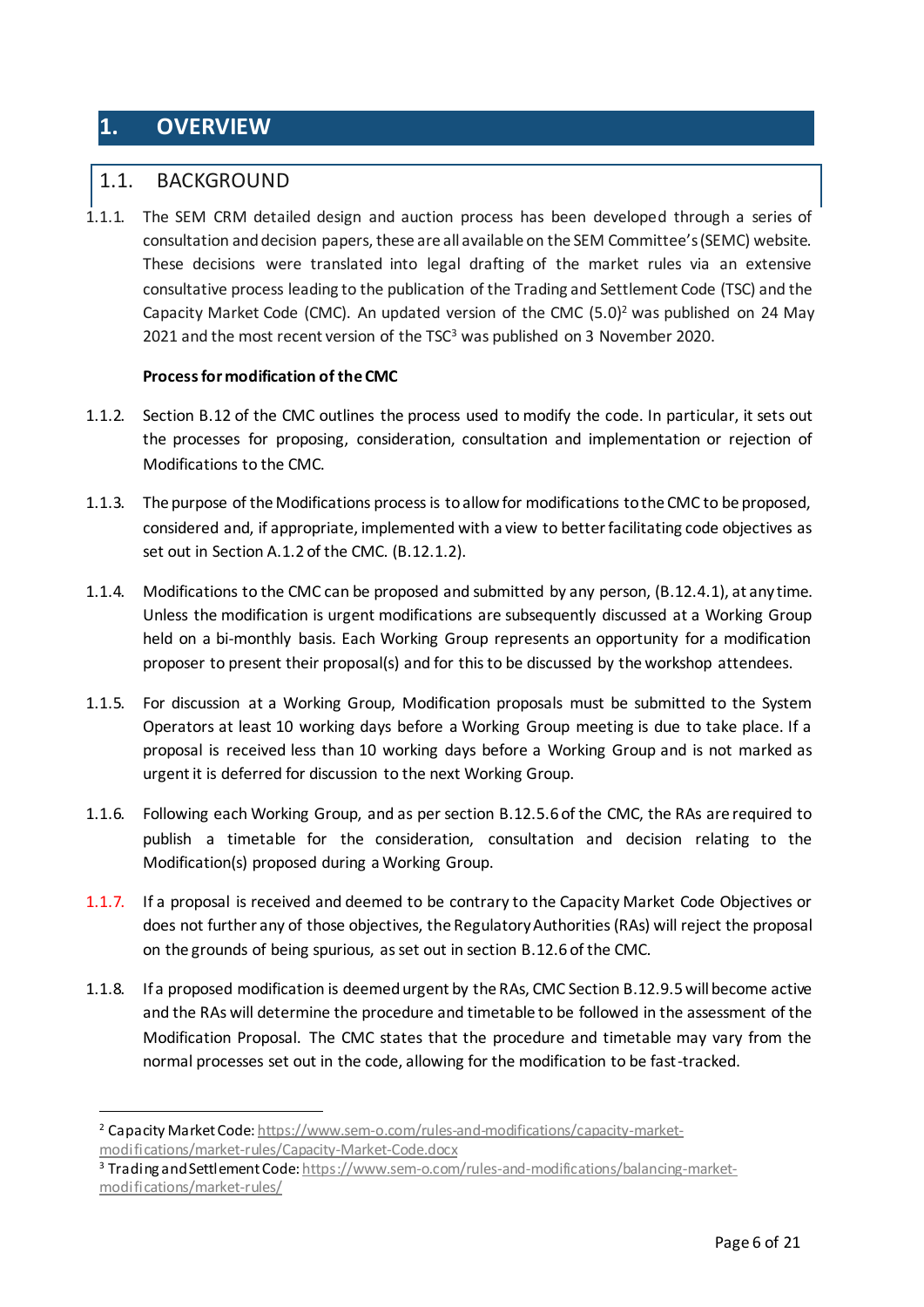#### **Process and Timeline for these Modifications**

- 1.1.9. On 25 February 2021 the SOs notified the RAs of the four proposed modifications submitted for discussion at WG18 held on 11 March 2021.
- 1.1.10. CMC\_01\_21 was submitted by the RAs, CMC\_02\_21 by the SOs, CMC\_03\_21 submitted by the DRAI and CMC 04 21 by the SOs.
- 1.1.11. All four proposed modifications were marked as Standard and were processed through the normal Modification process.
- 1.1.12. On the 26 March 2021 the RAs determined the procedure to apply to the Modification Proposals. The procedure is shown in detail in Appendix A. An overview of the timetable is as follows:
	- i. The System Operators convened Working Group 18 where the Modification Proposals were considered on 11 March 2021.
	- ii. The System Operators, as set out in B.12.7.1 (j) of the CMC, are to prepare a report of the discussions which took place at the workshop, provide the report to the RAs and publish it on the Modifications website promptly after the workshop.
	- iii. The RAs will then consult on the Proposed Modification, with a response time of 20 Working Days (as defined in the CMC), from the date of publication of the Consultation.
	- iv. As contemplated by B.12.11 the RAs will make their decision as soon as reasonably practicable following conclusion of the consultation and will publish a report in respect of their decision.
- 1.1.13. The purpose of this decision paper is to set out the decision relating to Modification Proposals discussed during Working Group 18 to either:
	- a) Implement a modification;
	- b) Reject a modification; or
	- c) Undertake further consideration in regards to matters raised in the modification proposal.
- 1.1.14. This decision paper sets out a summary of the consultation proposals and sets out the SEM Committee's decision.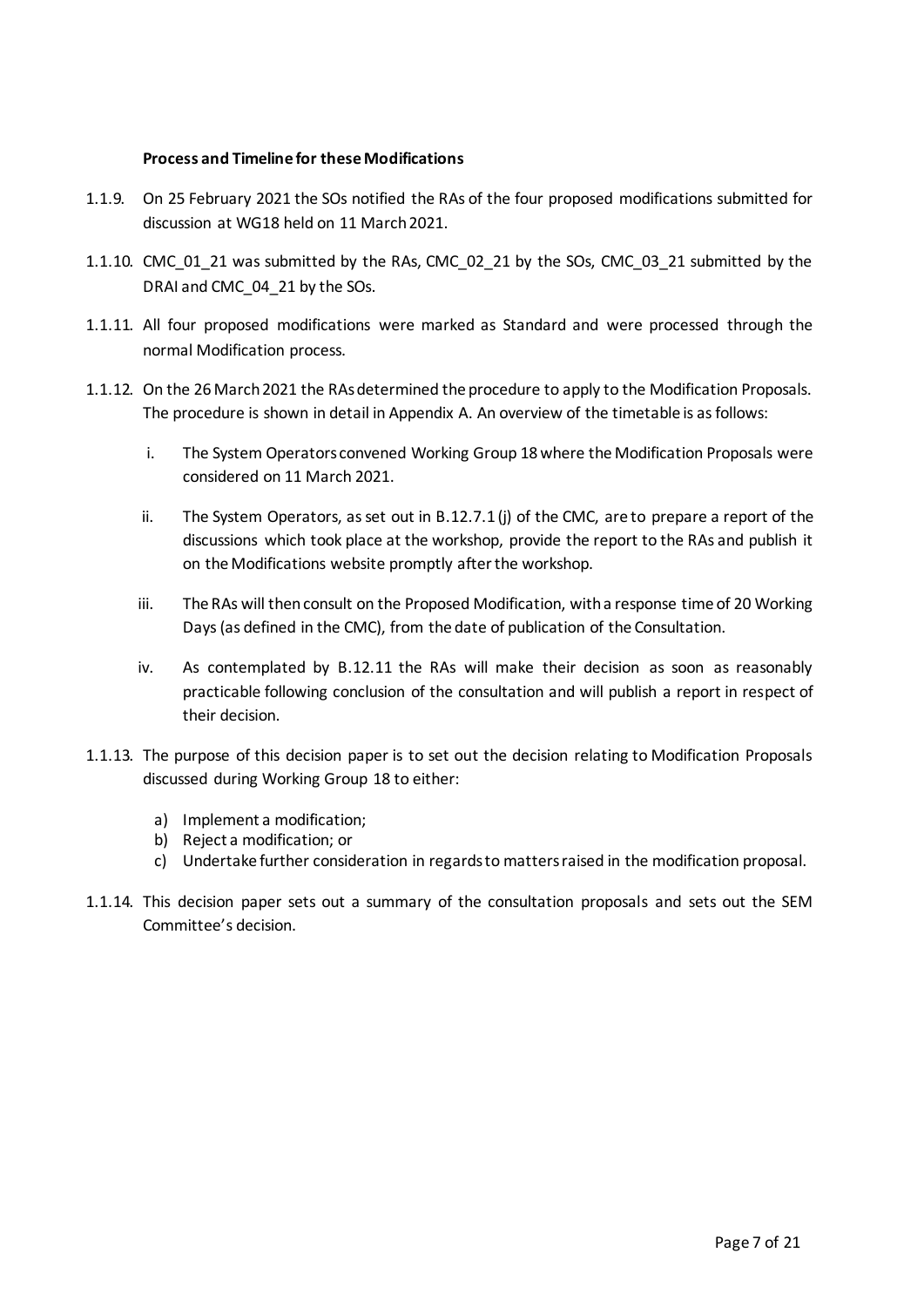# <span id="page-7-0"></span>1.2. RESPONSES TO CONSULTATION

- 1.1.15. This paper includes a summary of the responses made to the Capacity Market Code Modifications consultation paper (SEM-20-023) which was published on 4 April 2021.
- 1.1.16. A total of four responses were received by close of the consultation period and none were marked confidential. The respondents are outlined below and copies of each response can be obtained from the SEM Committee website.
	- Demand Response Association Ireland (DRAI)
	- Bord Gáis Energy (BGE)
	- **•** Energia
	- EirGrid/SONI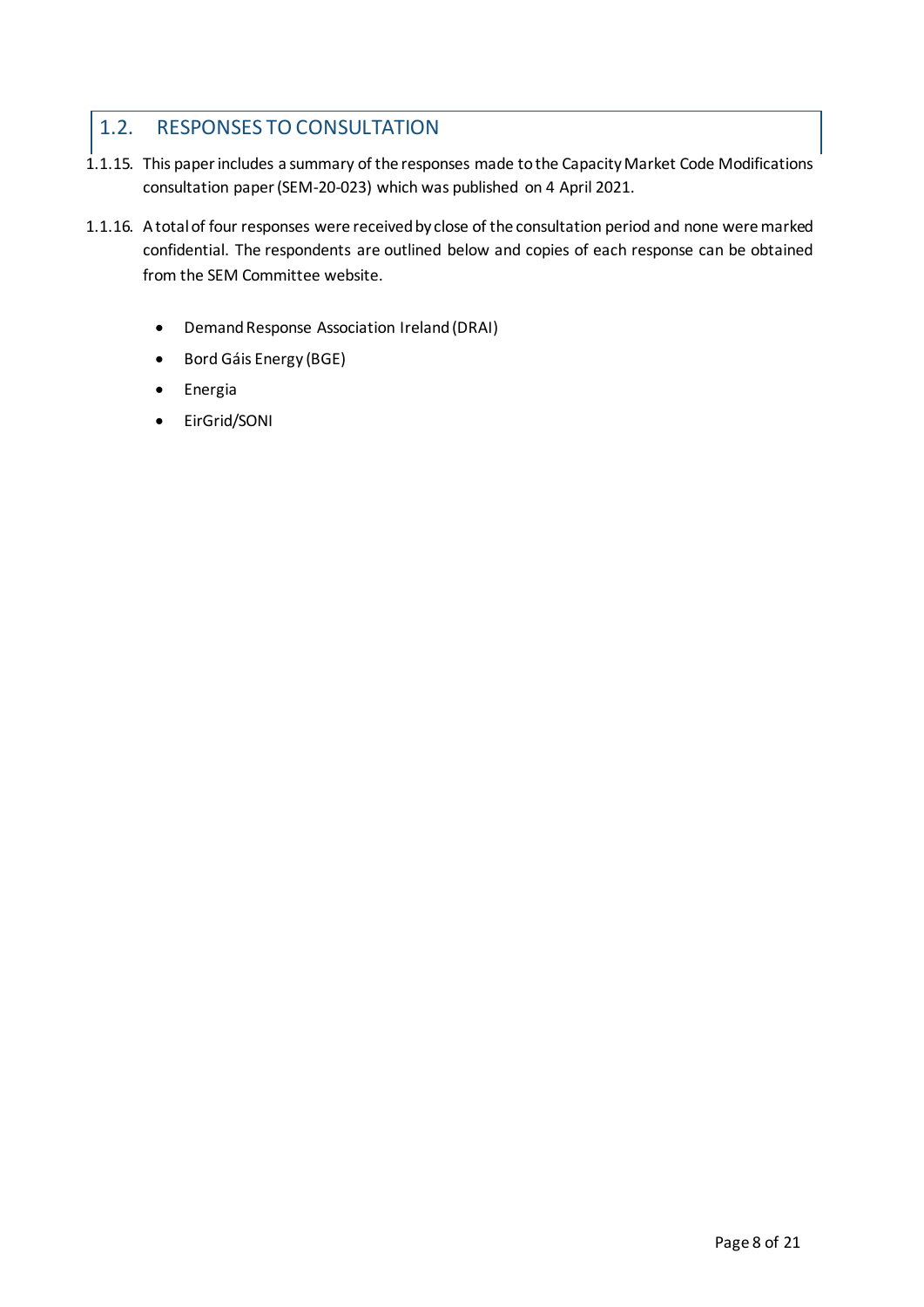# <span id="page-8-0"></span>**2. CMC\_01\_21 – AMENDMENT RELATING TO THE PROVISION OF THE CAM REPORT FOLLOWING A CAPACITY AUCTION**

# <span id="page-8-1"></span>2.1. CONSULTATION SUMMARY

- 2.1.1. This modification was submitted by the RAs and proposed a change to paragraph B.10.4.1 of the CMC.
- 2.1.2. Under this paragraph, the Capacity Auction Monitor (CAM) is currently required to provide their report on the Capacity Auction two Working Days after the provisional Capacity Auction Results have been provided to the Regulatory Authorities (RAs). The RAs propose that this paragraph is modified to instead require that they provide their report on the Capacity Auction two Working Days after the provisional Capacity Auction Results have been released to Participants.
- 2.1.3. In previous Capacity Auctions the provisional Capacity Auction Results were provided to the RAs (under paragraph F.9.3.1) and released to Participants (under F.9.2.1) on the same date, occurring on the Provisional Capacity Auction Results Date as listed in the Capacity Auction Timetable.
- 2.1.4. However, for the T-1 CY2020/21 Capacity Auction and the T-2 CY2021/22 Capacity Auction, the System Operators provided the provisional Capacity Auction Results to the RAs on an earlier date. This earlier submission of provisional Capacity Auction Results from the SOs to the RAs resulted in an unexpected last-minute change to the deadline of Auction Monitor report on the Capacity Auction, requiring the Monitor to make resourcing changes to support earlier delivery of the report on the T-2 Capacity Auction.
- 2.1.5. This proposed modification would link the submission of the Auction Monitor report on a Capacity Auction to an event that is less likely to vary, providing more certainty for all parties planning inputs to, preparation of, and review of the report on a Capacity Auction whilst also mirroring the requirement for the Auction Monitor report on the Qualification Process, which is required two Working Days following the release of Provisional Qualification Results to Participants under E.9.2.1, E.9.2.2, and E.9.2.3.

# <span id="page-8-2"></span>2.2. SUMMARY OF RESPONSES

- 2.2.1. All four respondents provided support for the implementation of the proposal.
- 2.2.2. The DRAI advised that they are supportive of the proposal to modify the process / timeline associated with the provision to the Regulatory Authorities of the Capacity Auction Monitor's Capacity Auction report. They highlighted that the proposal, and the associated rationale behind the modification, seems reasonable and justified to avoid unnecessary resourcing issues and time pressure for the System Operators and the Capacity Auction Monitor.
- 2.2.3. BGE stated that, in principle, they support the proposal to amend the delivery deadline by the Capacity Auction Monitor (CAM) of their report on a Capacity Auction to link it to a pre-agreed date on the Capacity Auction timetable.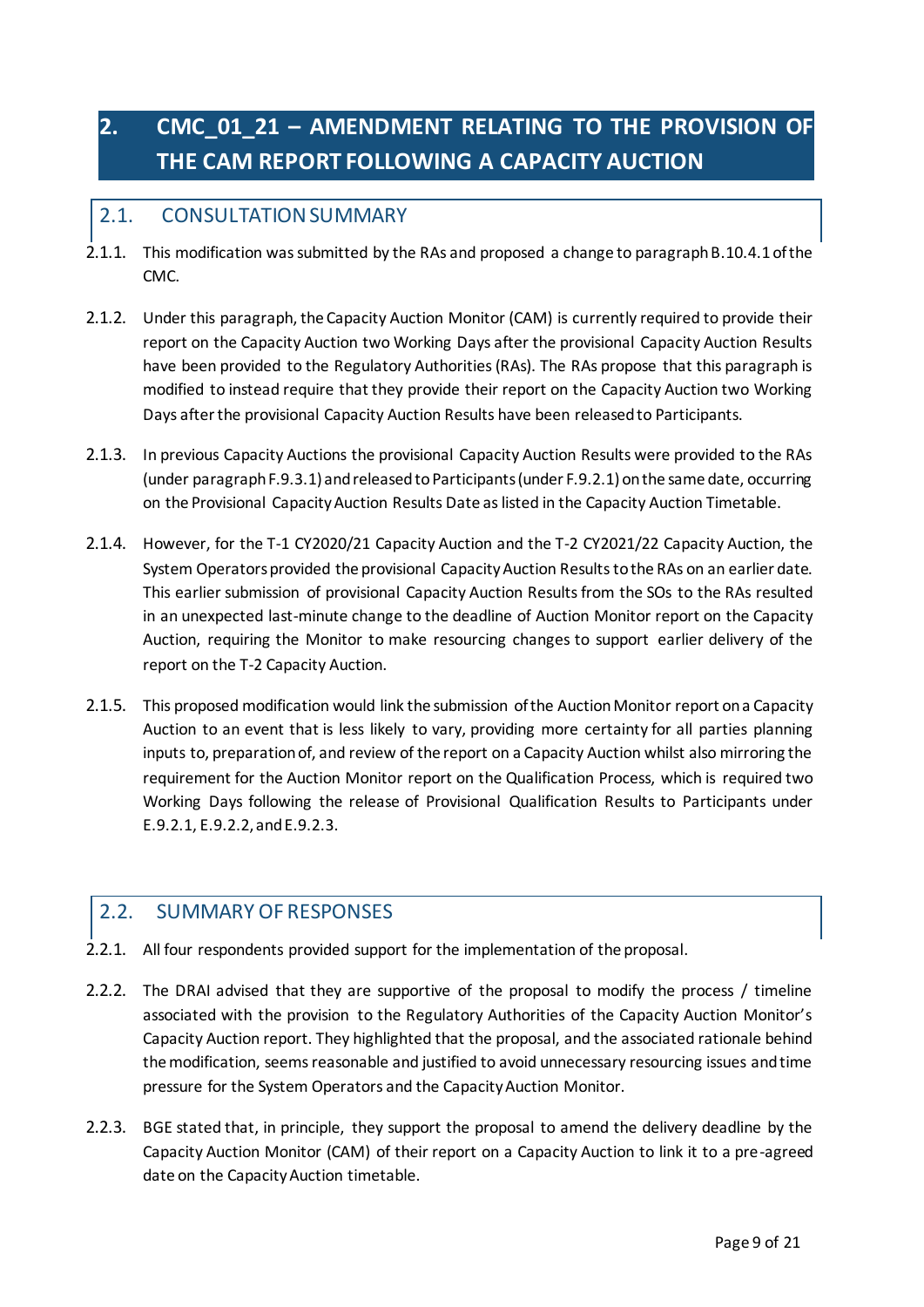- 2.2.4. They advised they see the proposal to be a positive development in providing reporting deadline certainty to the CAM. They elaborated that the certainty of delivery deadline for the Capacity Auction report allows the CAM to ensure their own resources and processes are aligned to the required delivery deadline and are not impeded with unexpected changes to internal deadlines.
- 2.2.5. However, BGE ask the SEM Committee, in their final decision, to confirm that this proposed change does not impact or delay the provision to participants of the provisional results (or information relating to the provisional results) from the Capacity Auction.
- 2.2.6. Energia stated they are supportive of the proposed modifications in line with the SEM Committee minded to position to accept the proposal.
- 2.2.7. EirGrid and SONI provided their support for the intent of the proposed changes and agreed with the benefits to the code objectives as outlined in the consultation paper.
- 2.2.8. The SOs advised they have no objections in amending the process as per the new timelines outlined in this proposed modification. Further, they agree that this will have a beneficial impact on the market and will not change any of the essential publications currently issued to the Market Participants.

## <span id="page-9-0"></span>2.3. SEM COMMITTEE DECISIONS

- 2.3.1. The SEM Committee welcomes the feedback provided by participants, both as part of the Working Group forum and with regard to the Consultation process.
- 2.3.2. The SEM Committee confirm that implementation of this Modification will have no impact on notification Auction Results to Participants.
- 2.3.3. Given its minded-to position and the positive response to the modification, the SEM Committee approves the modification with the legal text given in Appendix C.
- 2.3.4. The SEM Committee have decided that this Modification should be implemented no later than 14 July 2021.

# <span id="page-9-1"></span>**3. CMC\_02\_21 – AMENDMENT TO CAPACITY MARKET CODE MODIFICATIONS WORKSHOP AGENDA TIMELINE**

### <span id="page-9-2"></span>3.1. CONSULTATION SUMMARY

3.1.1. This proposal was submitted by the SOs with the aim of themodification being to amend section B.12.7.1 (f) of the CMC. This section currently requires the SOs to issue an agenda at least 10 WDs ahead of a WG convening.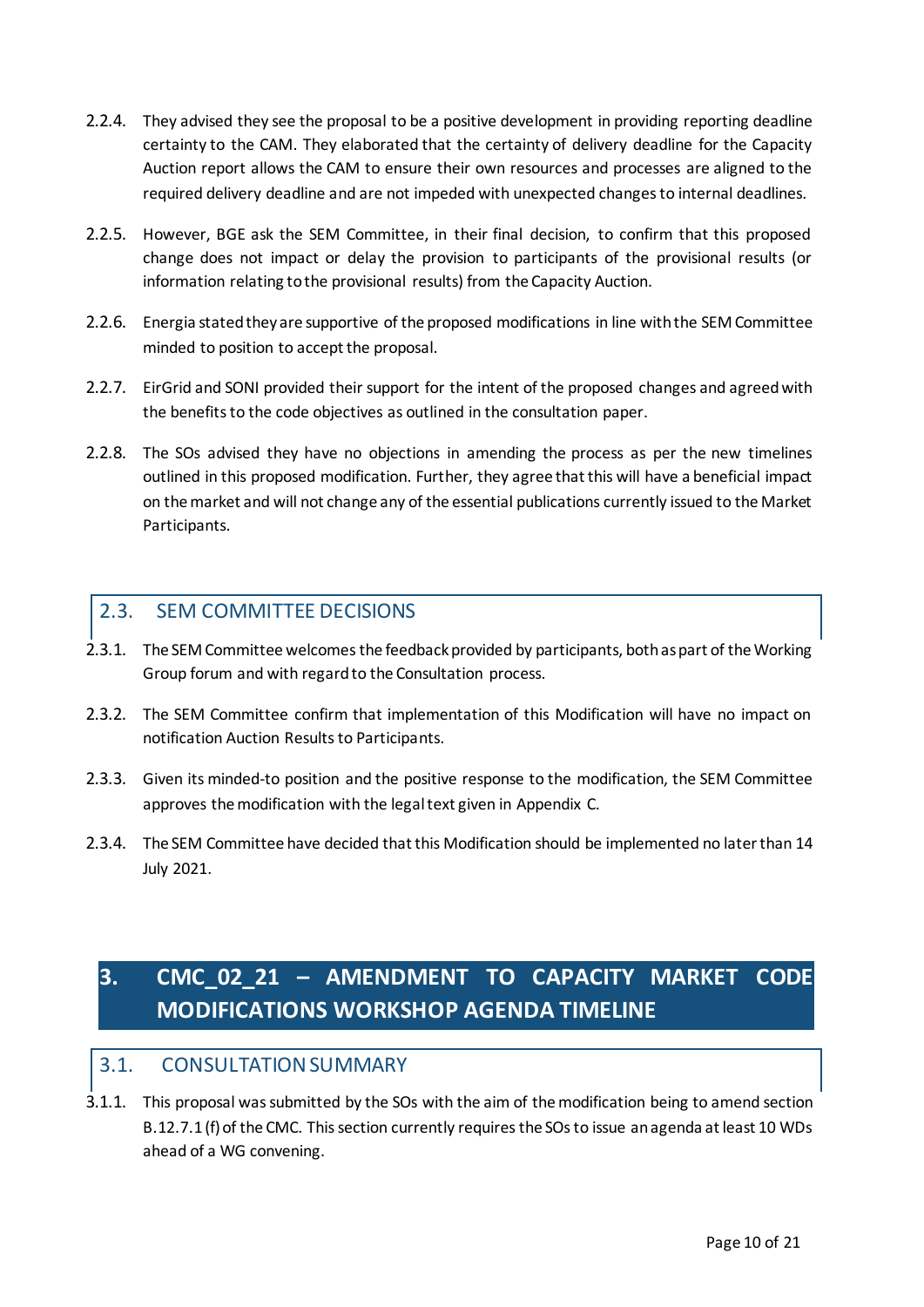- 3.1.2. As it stands, the SOs are technically non-compliant with the CMC as the Secretariat is allowing the maximum time period possible for interested parties to register their attendance. The SOs state that it is also not possible to issue an agenda on this timescale as the deadline has not been reached for submission of new Modification Proposals meaning the agenda is not available within this current timeline.
- 3.1.3. It is proposed to modify the code to require the circulation of an agenda to participants at least 5 WDs in advance of a Working Group, as opposed to 10 WDs, which would mitigate the risk of a recurring non-compliance with this section of the CMC.
- 3.1.4. The SOs stated that amending this requirement to 5 WDs will allow for all other processes associated with submitting a proposal and publishing the agenda to complete naturally whilst also giving participants the maximum amount of time to review proposals and register their attendance at a Working Group.

### <span id="page-10-0"></span>3.2. SUMMARY OF RESPONSES

- 3.2.1. Of the four responses to this modification proposal, three were supportive of the minded-to position to approve the proposal for implementation and one respondent objected to implementation.
- 3.2.2. The DRAI, Energia and SOs provided support for the proposal, whilst BGE stated they weren't in a position to favour implementation.
- 3.2.3. The DRAI advised that the modification appears to be a housekeeping proposal to ensure the pragmatic process currently followed by the System Operators is reflected in the CMC and to avoid a minor recurring technical non-compliance.
- 3.2.4. They statedthat the proposed offset between the deadline for receipt of Modification Proposals and the deadline for the System Operators issuing the workshop agenda is reasonable and reflects the pragmatic process currently followed.
- 3.2.5. Energia stated they are supportive of the proposed modifications in line with the SEM Committee minded to position to accept the proposal.
- 3.2.6. EirGrid and SONI state they support the intent of the proposed changes which will benefit the Code objectives by addressing a minor non-compliance issue and allow for a more efficient participation in Capacity Market Code Workshops.
- 3.2.7. Further, they advised that all Modification Proposals must undergo an evaluation and publication process which the SOs endeavour to complete as soon as possible and always within one working day of receipt of all Modification Proposals received; however, they reiterated that they cannot produce an agenda until the Proposals have been processed and verified.
- 3.2.8. They referred to section B.12.7.1 (f) of the CMC which states'*the System Operators shall circulate an agenda to Workshop participants at least 10 Working Days in advance of the Workshop'*.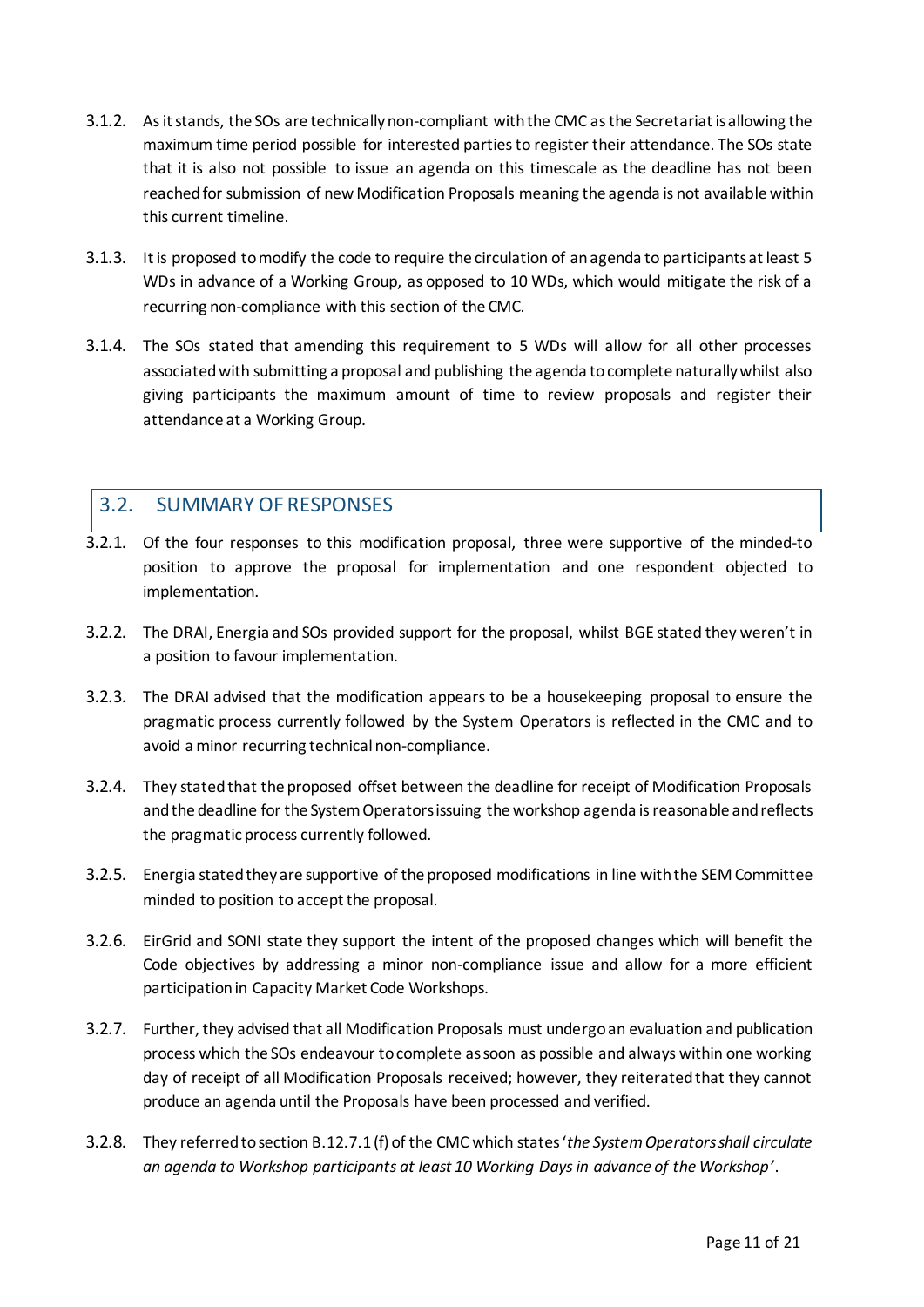The SOs stated that this obligation presents difficulties as it results in a shortened period of time for interested parties to register to attend. With the invitation issued one month in advance the current process only provides for a two week registration period.

- 3.2.9. The SOs have advised that the proposal stems from the receipt of requests for registration after the deadline. The SOs advised that they have taken a constructive decision to increase this registration period to allow for greater participation in Workshops. They are of a view that increasing the registration period will allow for greater participation in Workshops as the registration period is increased from two weeks to three weeks. They highlighted that the result of this change is that the agenda is now issued five working days, rather than ten working days in advance.
- 3.2.10. The SOs stated that with the proposed timeline, workshop attendees will see no change or difference to the service currently being delivered. The Workshop Agenda itself is a generic format with a standing order including hyperlinks to all Modifications raised. They reiterated their comments from WG18 that this Proposals seeks to align the timing of this administrative step of issuing the agenda to align with what is current practice which will remove the non-compliance issue and reflect current practice.
- 3.2.11. The SOs referred to the question of the review period being shortened for Participants, was raised at Workshop 18. The SOs advised that Modifications are publically available on the SEMO website after the submission deadline, almost two weeks in advance and this will not change with the introduction of this Proposal. This means that currently Proposals are available to review up to two weeks in advance and that will remain the position and is not affected or changed by this Proposal.
- 3.2.12. In their response, BGE stated that they do not support the proposal to amend the CMC Modifications Workshop Agenda timeline. They highlighted that they see the provision by the SOs of the Working Group agenda to participants at least 10WD in advance of the workshop as an important enablement to the involvement of participants in amendments to the CMC.

They are of the view that the timeline gives participants the time to review the proposed modifications and complete their own internal due diligence in preparation for eachWG.

3.2.13. Further, they believe that any technical non-compliance with the 10WD deadline as recognised by the SOs should be addressed in the sequence of the new modification submission process and Working Group registration process to meet this requirement rather than seek to amend the agenda deadline as proposed.

# <span id="page-11-0"></span>3.3. SEM COMMITTEE DECISIONS

- 3.3.1. The SEM Committee welcomes the feedback provided by participants, both as part of the Working Group forum and with regard to the Consultation process.
- 3.3.2. While noting BGE's concerns, the SEM Committee observes that the timing of Working Group meetings is provided months in advance, that the agenda is of a standard form and that the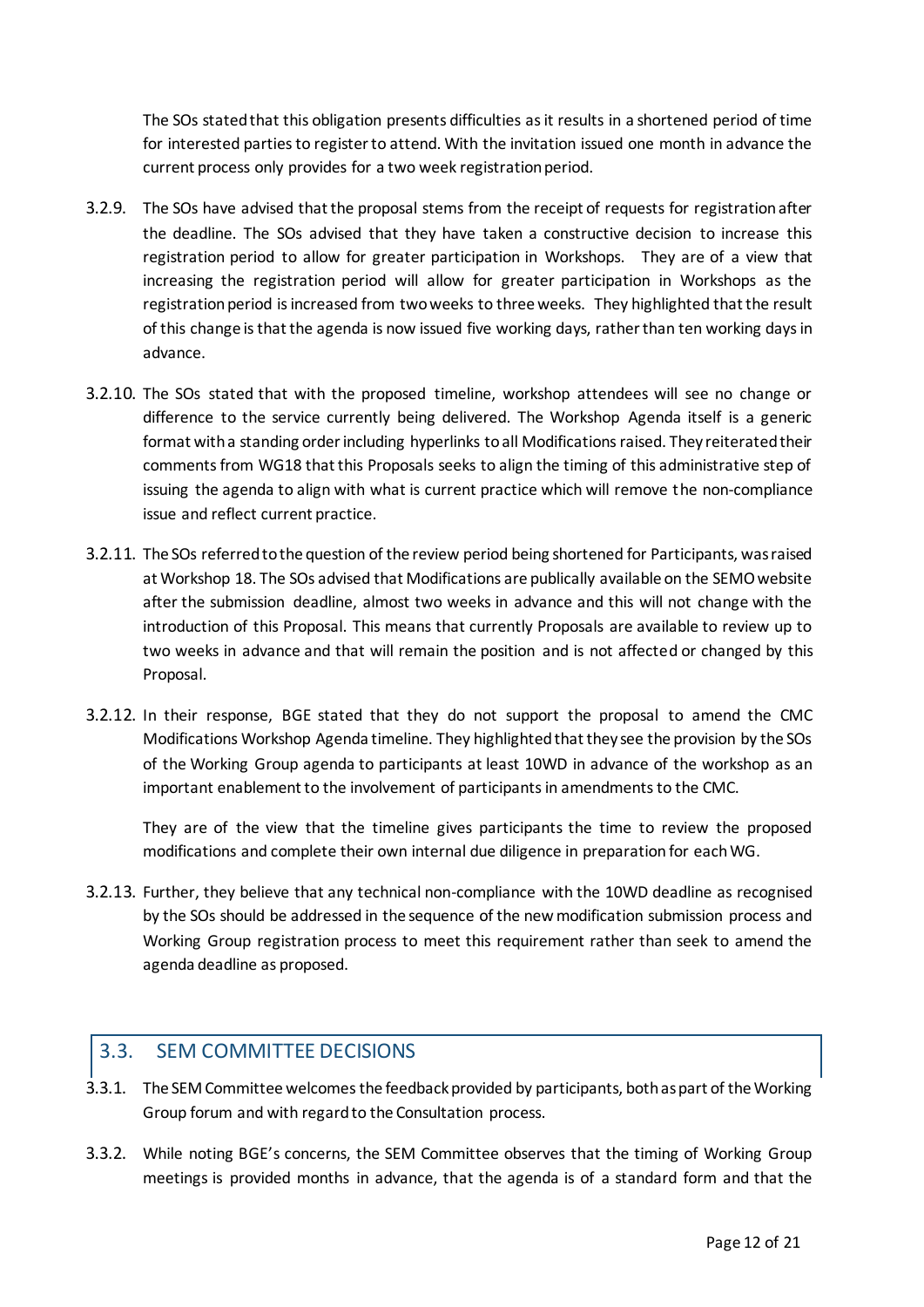Modifications are published on the SEM-O website within one day of receipt by the SOs. The Committee further observe that the proposed process is the one that has been followed for all 18 Working Groups held to date.

- 3.3.3. Given its minded-to position, the generally positive response and the fact that the modification is bringing the CMC in line with the process that has been successfully followed for more than two year, the SEM Committee approves the modification with the legal text given in Appendix D.
- 3.3.4. The SEM Committee have decided that this Modification should be implemented no later than 14 July 2021.

# <span id="page-12-0"></span>**4. CMC\_03\_21 – MODIFICATION TO THE PROVISIONS FOR SUBSTANTIAL FINANCIAL COMPLETION**

## <span id="page-12-1"></span>4.1. CONSULTATION SUMMARY

- 4.1.1. This proposal was submitted by the DRAI and proposed to enable Participants to voluntarily increase their financial commitment to the delivery of Awarded New Capacity, in lieu of the standard Substantial Financial Completion milestone.
- 4.1.2. The proposal aims to change section J.2.1.3 of the CMC, modifying a number of Implementation Plan milestones for DSUs / AGUs, to provide an alternative route for achieving Substantial Financial Completion by electing to voluntarily increase the Termination Charge payable (and associated Performance Security) based on the next upcoming termination charge rate ( $\epsilon$ /MW).
- 4.1.3. The proposal sets out that for a typical T-4 auction requiring Substantial Financial Completion within 18 months from the Auction Results, this would require a Participant to voluntarily increase its Termination Charge exposure (and associated Performance Security) to 30,000 €/MW 22-24 months prior to start of the Capacity Year, and approximately 1 year earlier than would otherwise be required.
- 4.1.4. The proposal retains the requirement for DSUs / AGUs to provide proof of contract with the physical capacity but instead moves the deadline for this provision closer to the start of the Capacity Year (not less than 4 months prior). The proposed modification states this retains this significant milestone, but in a manner which does not unnecessarily limit the period during which aggregators can continue the sales process to recruit and enrol the new customers required to meet their obligations.

## <span id="page-12-2"></span>4.2. SUMMARY OF RESPONSES

4.2.1. Of the four responses received there was a split between respondents on whether to approve or reject this modification for implementation.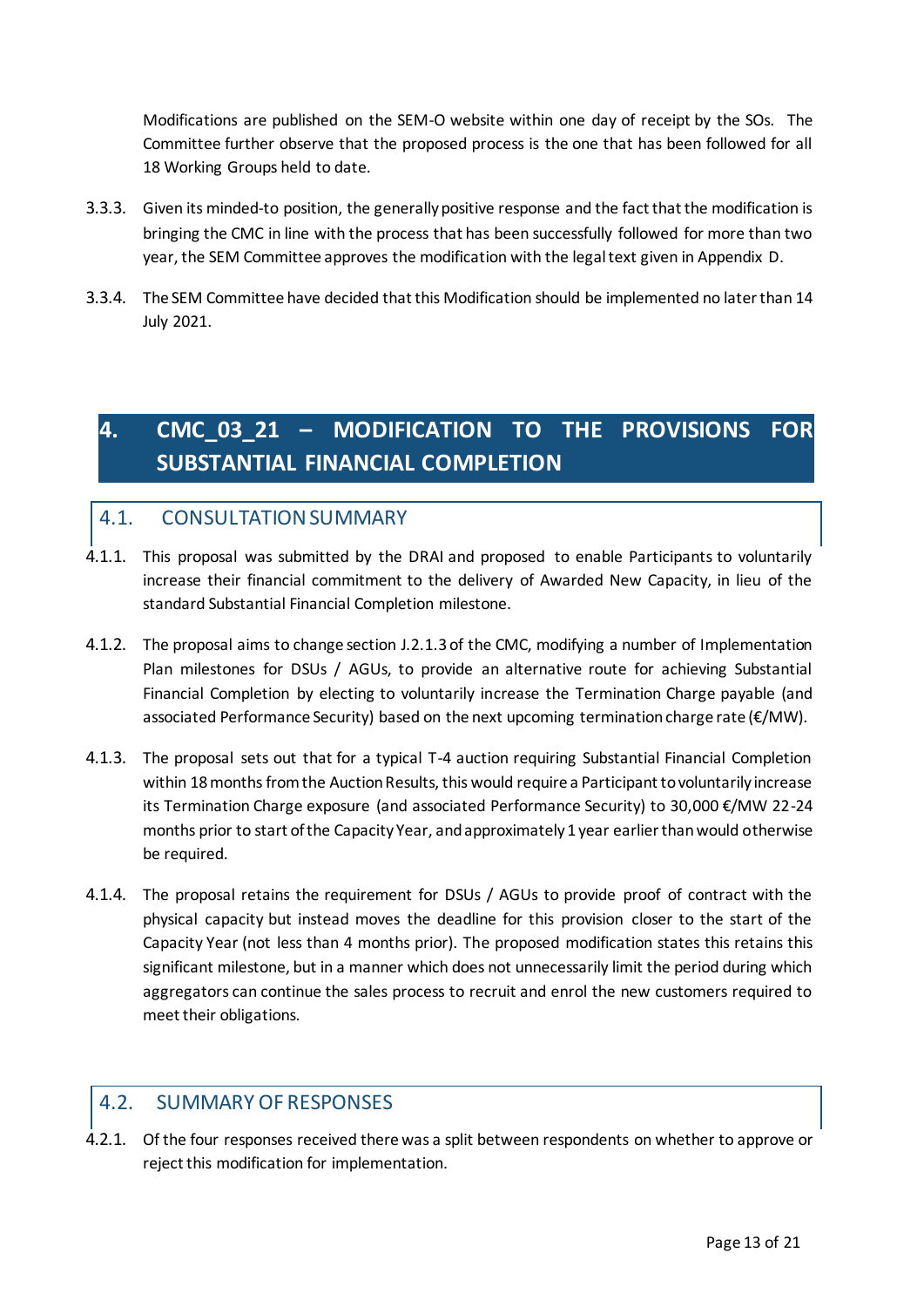- 4.2.2. The DRAI were supportive of the proposal and Energia and SONI/EirGrid were opposed. BGE stated that in principle, they support the proposal to encourage the opportunity for DSUs/AGUs to deliver Awarded New Capacity by a voluntary alternative for these unit types to achieving Substantial Financial Completion (SFC) much closer to capacity delivery in exchange for increased Termination Charges payable. BGE elaborated that it is their belief that a balance is required between alternative opportunities given to DSUs/ AGUs and the requirement to ensure the delivery of capacity as awarded.
- 4.2.3. The DRAI, the proposer of CMC 03 21, reiterated that they are supportive of the provisions within the proposal. They have highlighted their belief that the current requirement to have contracts in place more than two years in advance of bringing a new Demand Site into the market is a major barrier to the delivery of New Capacity. Further, the DRAI stated that whilst this requirement aligns with the delivery of new-build conventional power generation projects with materially longer and less flexible delivery timelines, it is an impediment to the development of demand side capacity.
- 4.2.4. They further highlighted that it is possible for an aggregator to bring a new Individual Demand Site (IDS) into a DSU / AGU within a number of weeks. They advised that the rigidity of the existing SFC process restricts the amount of capacity such units can bring forward by requiring all new IDSsto be recruited at least two years in advance of market participation. With this being the case they advised that the current SFC milestone is a significant barrier to the full and optimal utilisation of demand side assets in in the Capacity Market and the associated benefits for security of supply and lower end consumer prices.
- 4.2.5. The DRAI believe that in offering flexible market participants an alternative option to achieve completion of the SFC milestone, this proposal would allow aggregators more time to build their portfolios and therefore maximise the amount of capacity they can bring to the market in a given Capacity Year.
- 4.2.6. The DRAI advised the proposal supports the existing principle of differentiated requirements for different unit types, whilst ultimately ensuring that all Participants provide the same level of commitment and delivery certainty. In doing so, the DRAI believe the modification strikes an optimal balance between providing aggregators flexibility to recruit customer sites until closer to the start of the Capacity Year while retaining a financial incentive to deliver as early as possible and maintaining the current levels of delivery commitment.
- 4.2.7. In their response, the DRAI stated they recognise the risks associated with amending or delaying the SFC deadline. It is as a result of the risk involved that the modification proposes a significant increase in the financial commitments to the delivery of New Capacity to ensure no reduction in delivery certainty/reliability levels relative to the current arrangements.
- 4.2.8. The DRAI stated that by increasing the financial commitment to capacity delivery by the same deadline as for Substantial Financial Completion, ahead of the last opportunity to replace any capacity which fails to deliver, this will provide certainty to end consumers. Further, they state this will remove a material barrier to demand side participation.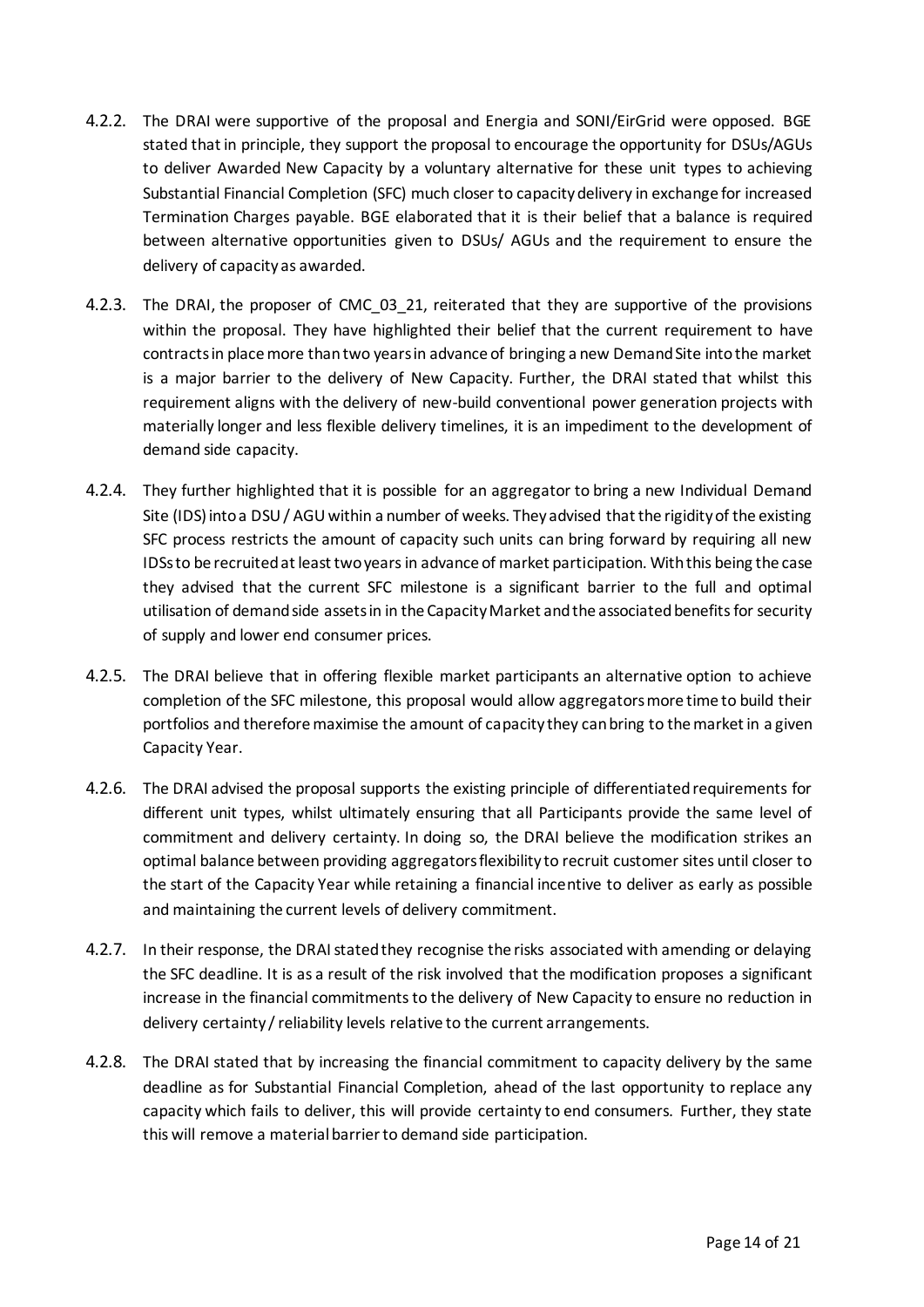- 4.2.9. In their response, the DRAI took the opportunity to reflect the changes made to the proposal following the submission of CMC 03 21 v2. They referred to:
	- $\triangleright$  The amendment to clarify the proposed alternative route to achieve Substantial Financial Completion will only be possible for Awarded New Capacity with a duration of 1 year. This is to ensure that a DSU / AGU which has secured 10 year Awarded Capacity will remain subject to the standard Substantial Financial Completion milestone; and
	- The amendment to bring forward the 40 k€/MW commitment by 13 months where a Participant has elected to bring forward the 30 k€/MW rate to meet Substantial Financial Completion. This is to ensure that there is still a remaining milestone providing an incentive to terminate capacity where it becomes clear this is no longer able to be delivered.
- 4.2.10. In their response, the DRAI referred to paragraph 2.3.31 of the consultation paper which notes the potential risk of multiple DSUs pursuing the same Demand Site(s) and this coming to light later under the proposed process. The DRAI state that whilst this is theoretically a risk in any market, they are not aware of this situation causing difficulties in the GB, PJM, ISO-NE, Ontario and NY-ISO capacity markets. The DRAI therefore queried the rational in supporting the view that this issue is of increased concern in a smaller market, such as the SEM.
- 4.2.11. The DRAI suggested that, where the SOs require further information to assess / quantify risk, an implementation Progress Report could be amended to include the required information. The DRAI stated that this would enable the SOs to form a detailed view on whether the potential for double counting presents a serious risk and, if required, to take mitigating actions. The DRAI do not believe this risk is material and believes the existing avenues available to the System Operators are sufficient to assess / quantify this risk and to take any mitigation action if required.
- 4.2.12. BGE advised it is their belief that a balance is required between alternative opportunities given to DSUs/ AGUs and the requirement to ensure the delivery of capacity as awarded. They have elaborated that in order to achieve a balance, it could be achieved through the use of a number of mitigating factors.
- 4.2.13. The first factor is the implementation of capacity volume caps on the amount of capacity being proposed under this path in each auction.

BGE stated that the intent of the SFC milestone is to identify failing projects early to minimise costs to consumers for replacement capacity. They referred to that the fact that whilst the proposal incentivises the delivery of Awarded New Capacity by the voluntary adoption of increased Termination Charges payable, it does not remove all risk of failure to deliver.

In regards to this, BGE believe that the impact of any failure to deliver the awarded capacity can be mitigated with a capacity volume cap in an auction, set by the RAs/ SOs as to the volume of capacity (in total), that can be secured via this alternative route. They highlight that a cap will allow the RAs / SOs to control the risk to the system and consumer should units on this alternative path fail to deliver on the capacity awarded to them.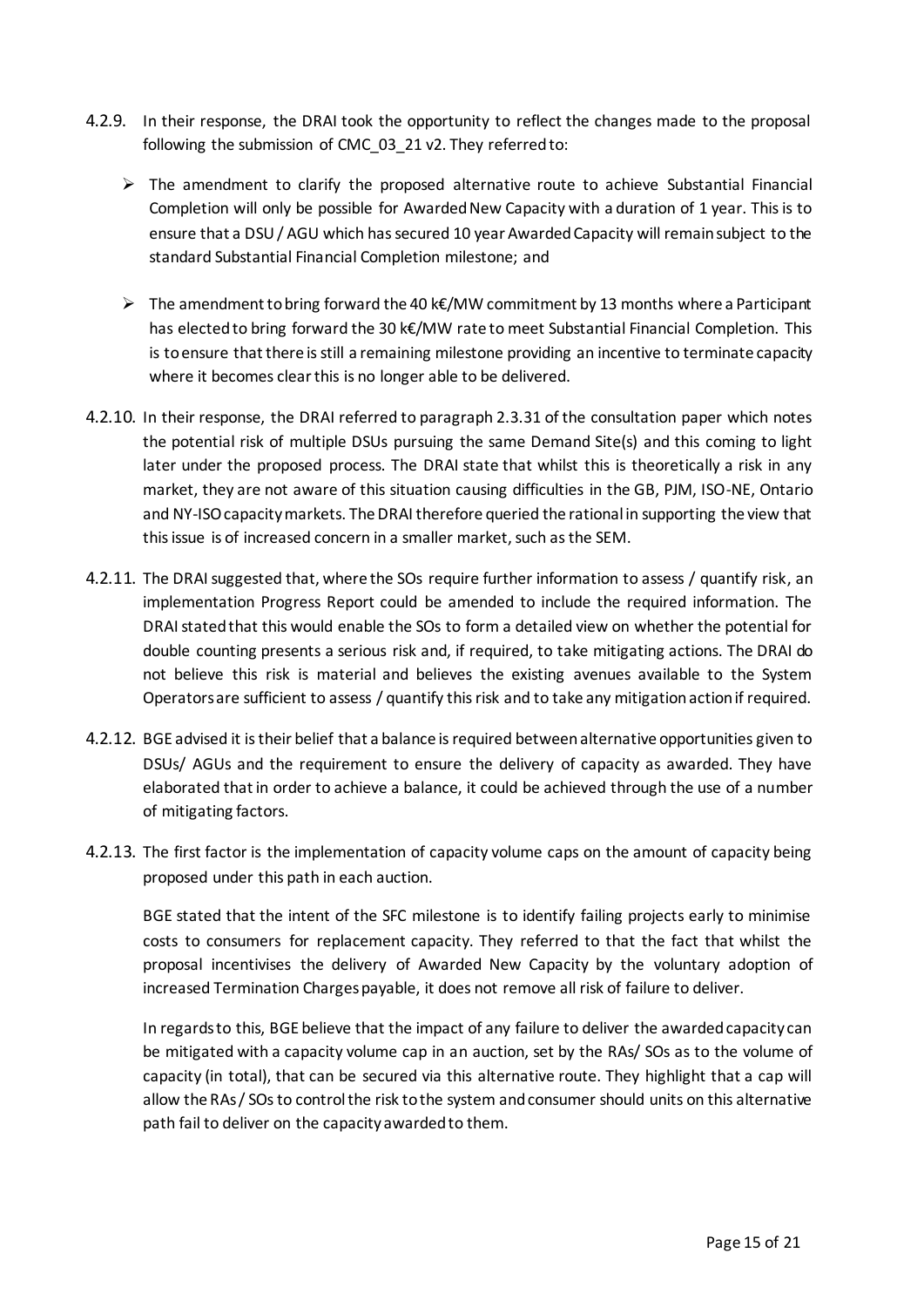4.2.14. The second factor suggested by BGE is through the use of unit qualification controls which would be overseen with RA approval.

They advised that when qualifying a unit(s) which would follow this alternative path in a capacity auction, participants should be required to apply to the RAs for a CRM Exception to allow the RAs control the volume of capacity seeking to use this alternative.

BGE elaborated that this application would need to declare if the capacity providers are existing or new-build units, with new-build units being excluded from the alternative process in order to manage the increased delivery risk that new-build units can offer. Further to this, New-build units would subsequently follow the existing process so giving the RAs / SOs use of the checks and controls that are already existing in the CMC.

4.2.15. The third mitigating factor put forward was through increased reporting frequency of units taking this alternative up to the delivery of the capacity.

BGE suggested that Awarded New Capacity using the alternative path under this proposal should be required to adopt an increased status reporting schedule to allow the SOs to ensure they have an early warning of any failure to deliver the capacity as contracted.

- 4.2.16. In terms of amendments to the proposed text within the modification, BGE suggested amending the text as follows:
	- E.5.1.1 A Participant may seek the approval of the Regulatory Authorities for:
		- a) proposed New Capacity to have a Maximum Capacity Duration of more than one and up to 10 Capacity Years; or
		- b) all or a specified part of Existing Capacity to be subject to a Unit Specific Price Cap in a Capacity Auction.
		- *c) a DSU/ AGU proposing to use the voluntary increase in Termination Charges payable under J.2.1.3 (a)(ii)*
- 4.2.17. Both Energia and the SOs were not in favour of progressing this medication.
- 4.2.18. Energia stated that implementation of this proposal would pose an increased risk and threat to security of supply. They disagreed with the assertion in the proposal that there will not be "any detrimental impact on security of supply…" from the modification.
- 4.2.19. Energia are of the view that once the 30,000 (€/MW) Termination Charge becomes effective (i.e. 18 months after the Capacity Auction), this is effectively now a 'sunk cost' for the DSU / AGU who has been Awarded New Capacity. They are of the view that the financial incentive for the DSU / AGU is strongly in place to meet its obligation to deliver the capacity and to take advantage of the allotted time of up to 4 months prior to Capacity Year to achieve this.
- 4.2.20. As stated in the proposal the process to bring in new Demand Sites can take a few weeks In regards to this, Energia believe that the increased Termination Charge of 40,000 (€/MW) 13 months prior to Capacity Year will not alleviate this incentive given the 'sunk cost' that has already occurred.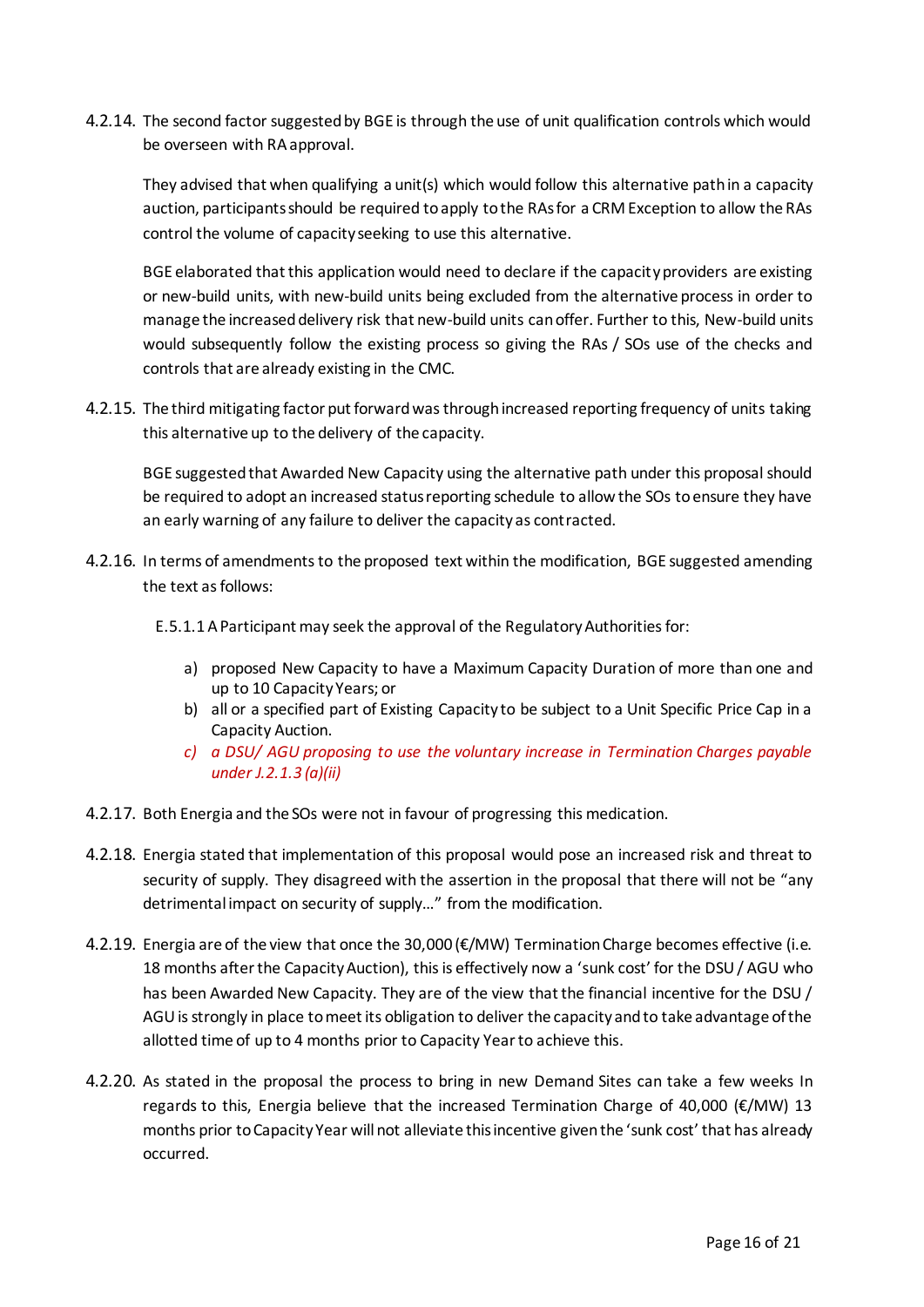- 4.2.21. Energia elaborated that this differs from other Awarded New Capacity where build out may be required as it will be clear at a certain point in time if delivery will be met depending on progress. Further, Energia have argued that given the concerns by DSU / AGU about meeting the current obligations, this also raises concerns over their ability to fulfil T-1 auction capacity requirements on the assumption that those successful in T-4 auctions will have exhausted all options.
- 4.2.22. Taking account of their response, Energia believe it is clear that the DSU / AGU who secures Awarded New Capacity has a financial incentive to use all of the allotted time to secure contracts with Demand Sites despite the increased Termination Charges applying at an earlier date. They are of the view that this increases the risk that some DSU / AGU fail to secure the required customers to deliver the capacity and this only becoming an issue 4 months prior to the start of the Capacity Year when there are no further options available to the System Operator to address the capacity shortfall.
- 4.2.23. In their response the SOs stated that, in its current form, they would be unable to support the proposed modification. However, advised that they may be in a position to provide support the proposal at some stage in the future if the level of certainty regarding delivery could be increased.
- 4.2.24. The SOs stated they have concerns about any reduction in certainty on awarding new capacity beyond the commitments of the Participants involved.
- 4.2.25. The SOs acknowledged comments made at WG18, which were also echoed by other respondents, that the intent for Awarded New Capacity being required to achieve Substantial Financial Completion within the SFC Period, is to identify failing projects early to minimise costs to consumers for replacement capacity or as a result of decreased security standards.
- 4.2.26. The SOs further acknowledged that this modification proposes an alternative route for DSUs/AGUs to achieve Substantial Financial Completion by amending J.2.1.3 for DSUs / AGUs delivering Awarded New Capacity with a capacity duration of one year by voluntarily increasing the Termination Charge payable (and associated Performance Security) based on the next upcoming termination charge rate (€/MW).

# <span id="page-16-0"></span>4.3. SEM COMMITTEE DECISIONS

- 4.3.1. The SEM Committee welcomes the feedback provided by participants, both as part of the Working Group forum and with regard to the Consultation process.
- 4.3.2. The SEM Committee recognises the issues created for demand side participation created by the timing of the Substantial Financial Close milestone and the changes made by DRAI following the Working Group.
- 4.3.3. The Committee further notes the approach taken in the GB capacity market where the Substantial Financial Close milestone does not apply to demand response.
- 4.3.4. The comments from BGE do highlight a lack of clarity in the drafting of the Modification as to the timing of the election to be made in J.2.1.3.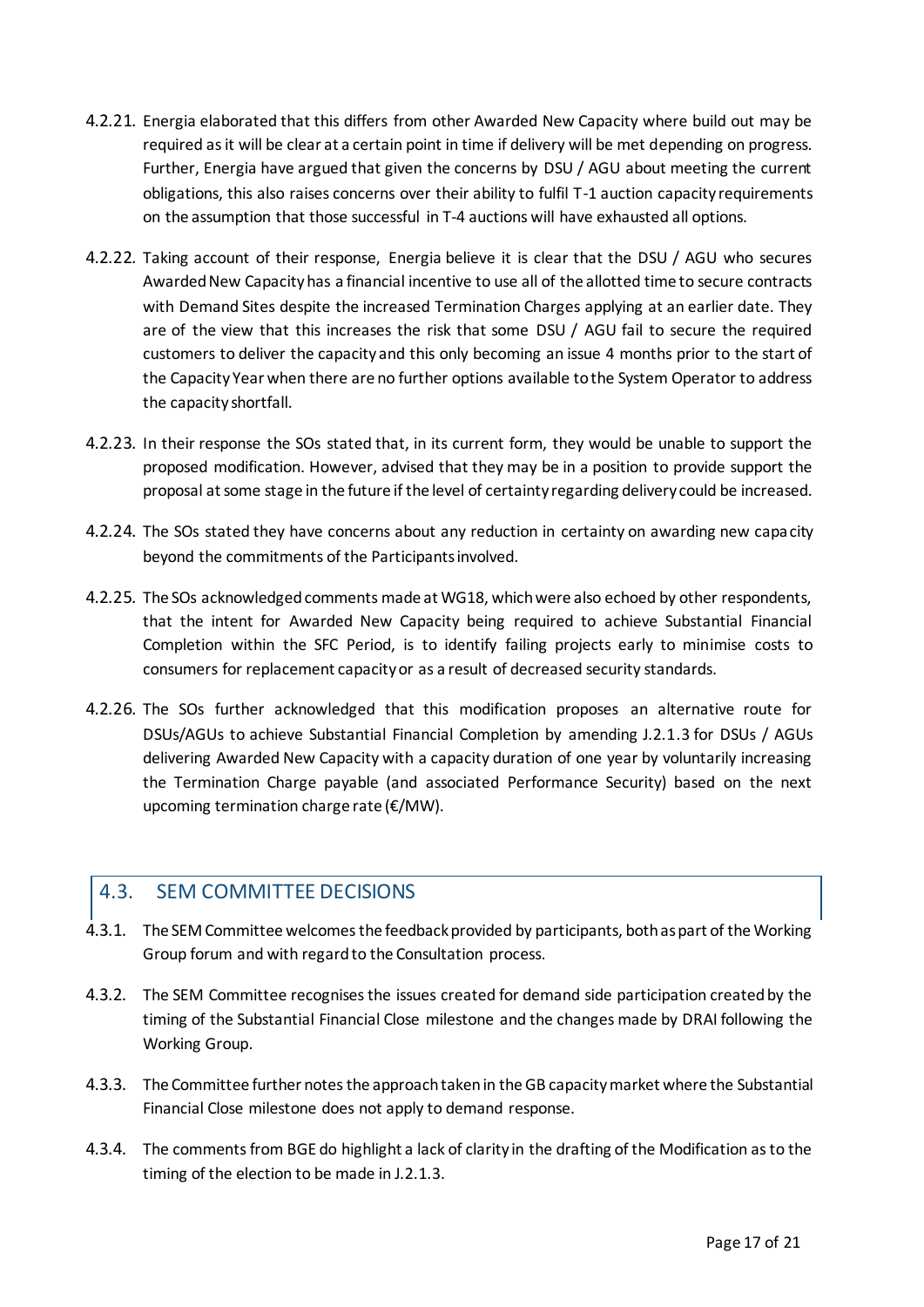It is unclear whether this is to occur as part of the Qualification Process, as the Substantial Financial Close milestone approaches or at some other time(s).

- 4.3.5. It is also unclear what volume of DSU capacity might make such an election. It would be of concern if a significant volume of capacity remained at higher risk of delivery until 4 months prior to delivery, e.g. in the T-4 CY2024/25 Auction 420 MW of de-rated capacity was awarded to DSUs.
- 4.3.6. While BGE suggest imposing a cap on the total capacity, it is unclear how the RAs could apply such a cap fairly without, potentially, creating the perverse incentive of increasing the volume of capacity choosing to make the election.
- 4.3.7. The SEM Committee do not believe that increasing the reporting frequency for DSUs would be beneficial. However, they do note that the RAs could make better use of the ability to adjust the reporting schedule to take account of the timing of later "top-up" auctions.
- 4.3.8. The Committee note the suggestion by DRAI to enhance the Implementation Progress Reports to mitigate some of the concerns raised by the SOs. They feel this might be a fruitful option to pursue further.
- 4.3.9. While the SEM Committee are of the view that the profile of increasing Termination Fees does provide incentives at each change to cancel projects which have little chance of delivery, they note that the current three-date structure is not a part of the CMC. The current choice of three dates and levels flows from a previous SEM Committee parameters decision and could be changed at some point in the future.
- 4.3.10. The potential for different profiles of Termination Fees indicates a need to make the drafting of J.7.1.9 more robust to changes, rather than requiring further Modification to the CMC following any change to the termination fee parameters.

The SEM Committee believe there is potential for the Modification to be improved to address with the remaining concerns around timing and the associated process, the potential volumes of capacity involved, enhancements to the Implementation Progress Reporting and its robustness to changes to the profile of Termination Fees.

- 4.3.11. Given the discussions at Working Group 18 and the feedback received to the consultation, the SEM Committee has decided that further consideration is required in relation to the proposed Modification. The SEM Committee ask the CRM Team to work with DRAI and other relevant parties to prepare an updated Modification.
- 4.3.12. The intention would be for the updated Modification to be taken back through the Working Group process prior to consultation and final decision.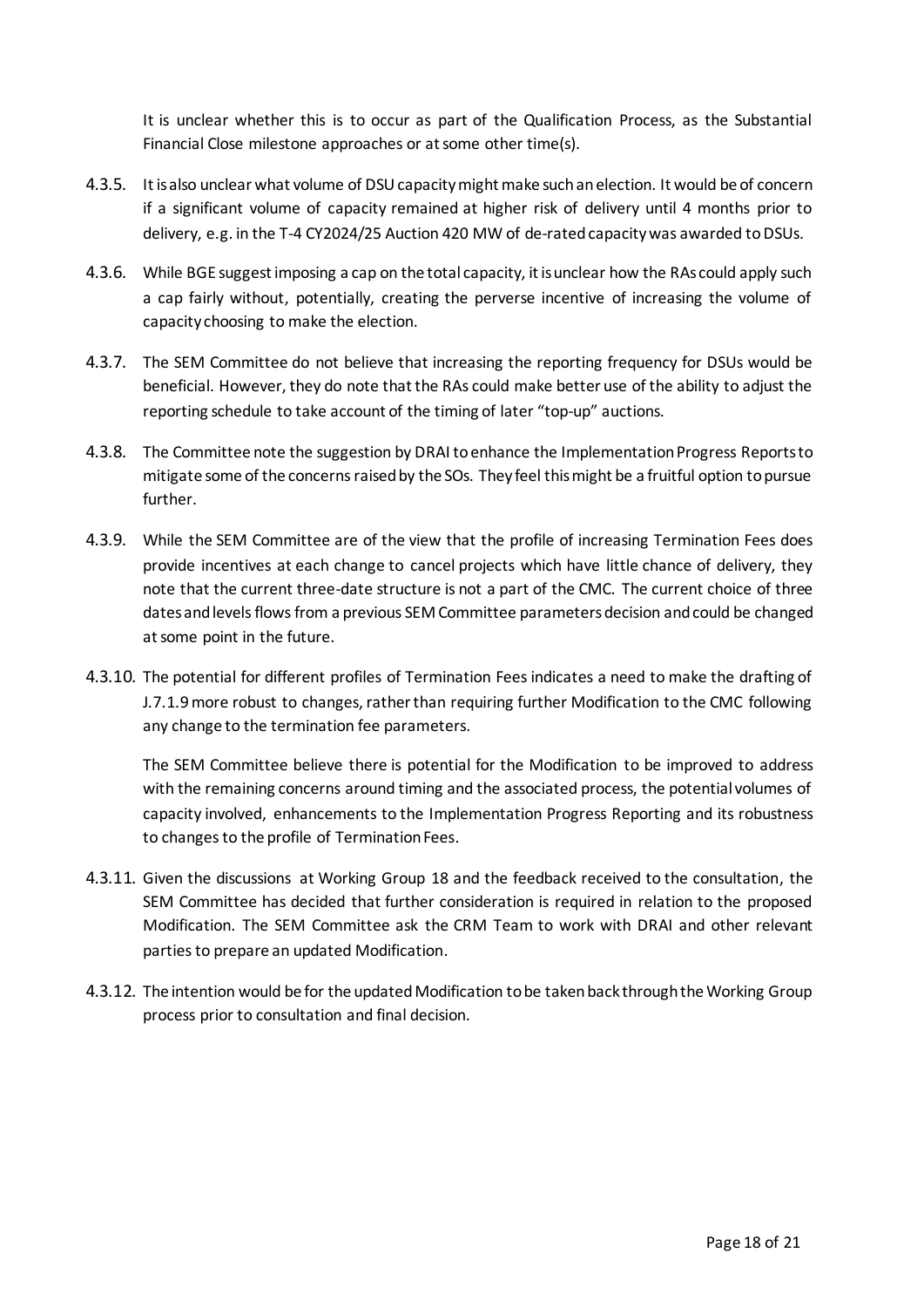# <span id="page-18-0"></span>**5. CMC\_04\_21 – VERIFICATION REQUIREMENTS FOR IMPLEMENTATION PLAN MILESTONES**

# <span id="page-18-1"></span>5.1. CONSULTATION SUMMARY

- 5.1.1. This proposal was submitted by the SOs and proposed to remove the obligation to always provide an independent Certified Engineers report and replace it with one where it must be provided on request from the System Operator.
- 5.1.2. The CMC currently requires DSUs and AGUs to provide verification in respect of paragraphs that do not apply to DSUs and AGUs (i.e. J.2.1.1 (a) (i) to (v)). This proposal replaces this obligation with one that relates to the applicable paragraph J.2.1.3 (a).
- 5.1.3. The SOs stated that as the Candidate Unit has undergone commissioning under the relevant grid code and has also registered under the Trading and Settlement Code, in many cases this may represent sufficient evidence of substantial completion.
- 5.1.4. The SOs advised that the CMC includes a requirement that a participant provide an independent Certified Engineers report in respect of Substantial / Minimum Completion and highlighted that while this may be required in certain instances, in their view it is not required in all circumstances and represents an onerous and unnecessary obligation on capacity providers.
- 5.1.5. The System Operators have also advised that an additional change as part of the proposal is that some of the requirements of substantial financial completion refer to a number of elements of the definition of substantial financial completion, as contained in J.2.1.1 (a) which don't apply to DSUs / AGUs generally. The proposal is aiming to provide clarity around the distinction here and ensure consistency of the code.

## <span id="page-18-2"></span>5.2. SUMMARY OF RESPONSES

- 5.2.1. All four respondents provided support for the implementation of the proposal.
- 5.2.2. The DRAI agreed that the requirement for an Independent Certified Engineer's report is an onerous obligation which in many cases represents an undue burden and cost on Participants. Therefore, clarifying this is only required when specifically requested by the System Operators is a significant improvement. In particular the DRAI agreed that successful commissioning under the Grid Code and registration under the Trading and Settlement Code will, in the majority of cases, be sufficient evidence of Substantial Completion.
- 5.2.3. They also provided support for the proposal to clarify that DSUs / AGUs are not required to provide verification in respect of paragraphs / Milestones that do not apply to these units, and to replace this with an obligation to provide verification of compliance with the modified Milestone under J.2.1.3.(a).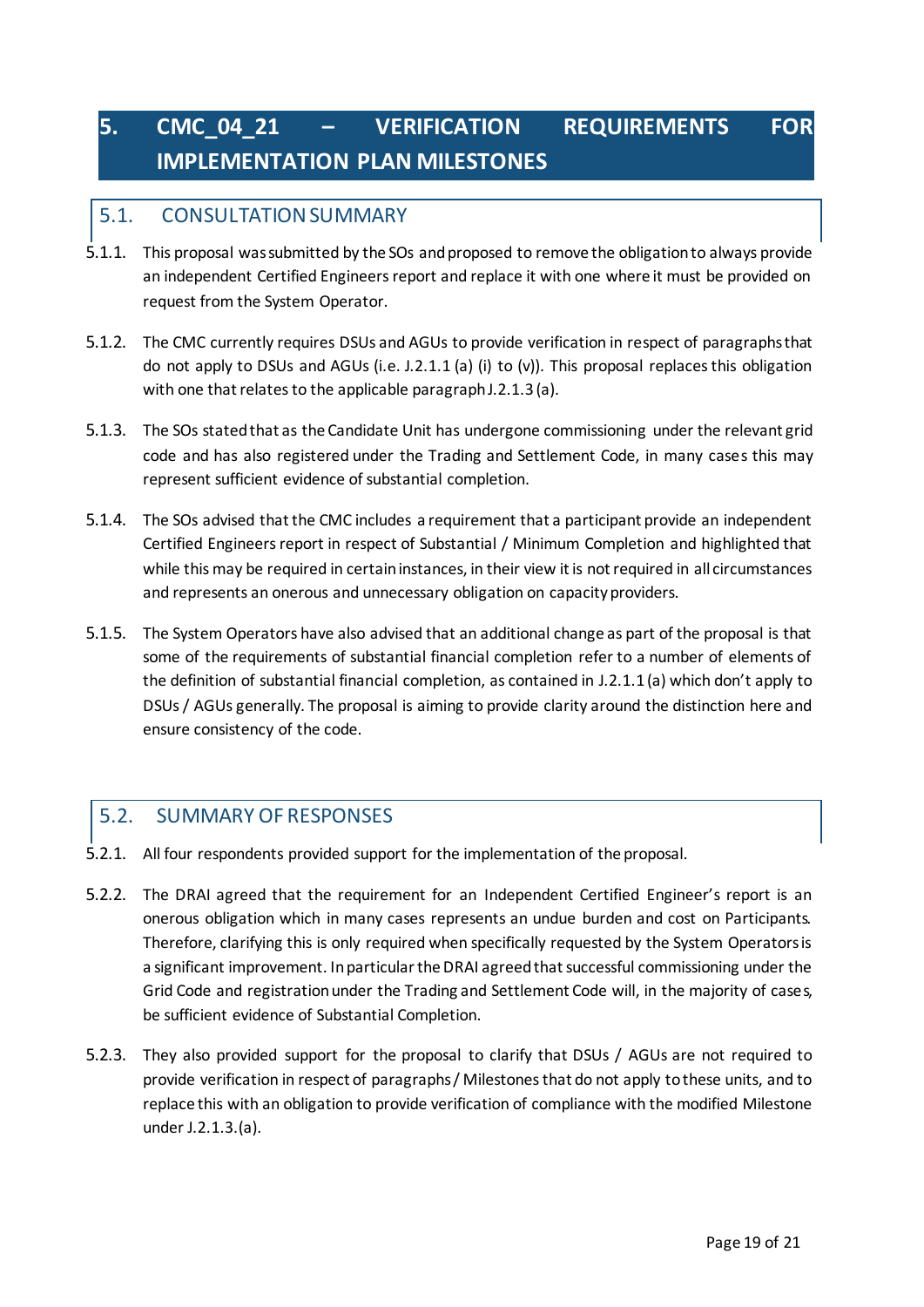- 5.2.4. The DRAI noted the System Operators' clarification at WG18 that this modification intends to modify the CMC in line with the pragmatic process that the System Operators have actually followed regarding the achievement of Substantial Completion and the delivery of New Capacity since the new Capacity Remuneration Mechanism's inception and which they believe is fully in line with the CMC objectives.
- 5.2.5. BGE stated that they support the proposal, in, principle, to align the verification requirement for participants to evidence their Implementation Plan Milestones under the CMC with the obligations attached to their unit type.
- 5.2.6. In their response they highlighted that the requirement remains that participants awarded new capacity contracts must meet the Implementation Plan requirements (deadlines and evidence) under the CMC. BGE believes that the checks and controls in the Implementation Plan under the CMC are fundamental to ensure the timely delivery of the Awarded New Capacity for the consumer. They are of the view that the evidential burden should be appropriate for the units delivering new capacity and should meet the requirements of the SOs.
- 5.2.7. BGE highlighted they support the proposal to mitigate unnecessary verification obligations where the SOs requirements are satisfied through other unit data sources but that the SOs reserve the right to implement the full verification obligations at their request.
- 5.2.8. However, they requested that a process requirement flow and timelines are provided to support this proposed modification to ensure all impacted participants have clarity on the application and expectations under this proposed process. They elaborated that any change to established processes within the CMC should ensure there is no impact to the certainty of delivering Awarded New Capacity for the consumer.
- 5.2.9. EirGrid and SONI supported the intent of the proposed changes which will benefit the Code objectives by facilitating the efficient discharge by EirGrid and SONI of the obligations imposed by their respective Transmission System Operator Licences in relation to the Capacity Market.
- 5.2.10. They stated the modification proposal is recommended in order to remove the need to verify requirements of the CMC that do not apply to DSUs/ AGUs. Furthermore, they advised the proposal seeks to remove the obligation to provide in all circumstances an independent Certified Engineers certificate but retains the right for the System Operators to seek this if they deem it necessary.
- 5.2.11. EirGrid and SONI reiterated their comments from WG18, that if this modification proposal is not implemented, obligations would remain in the CMC which are not applicable to DSUs and AGUs.